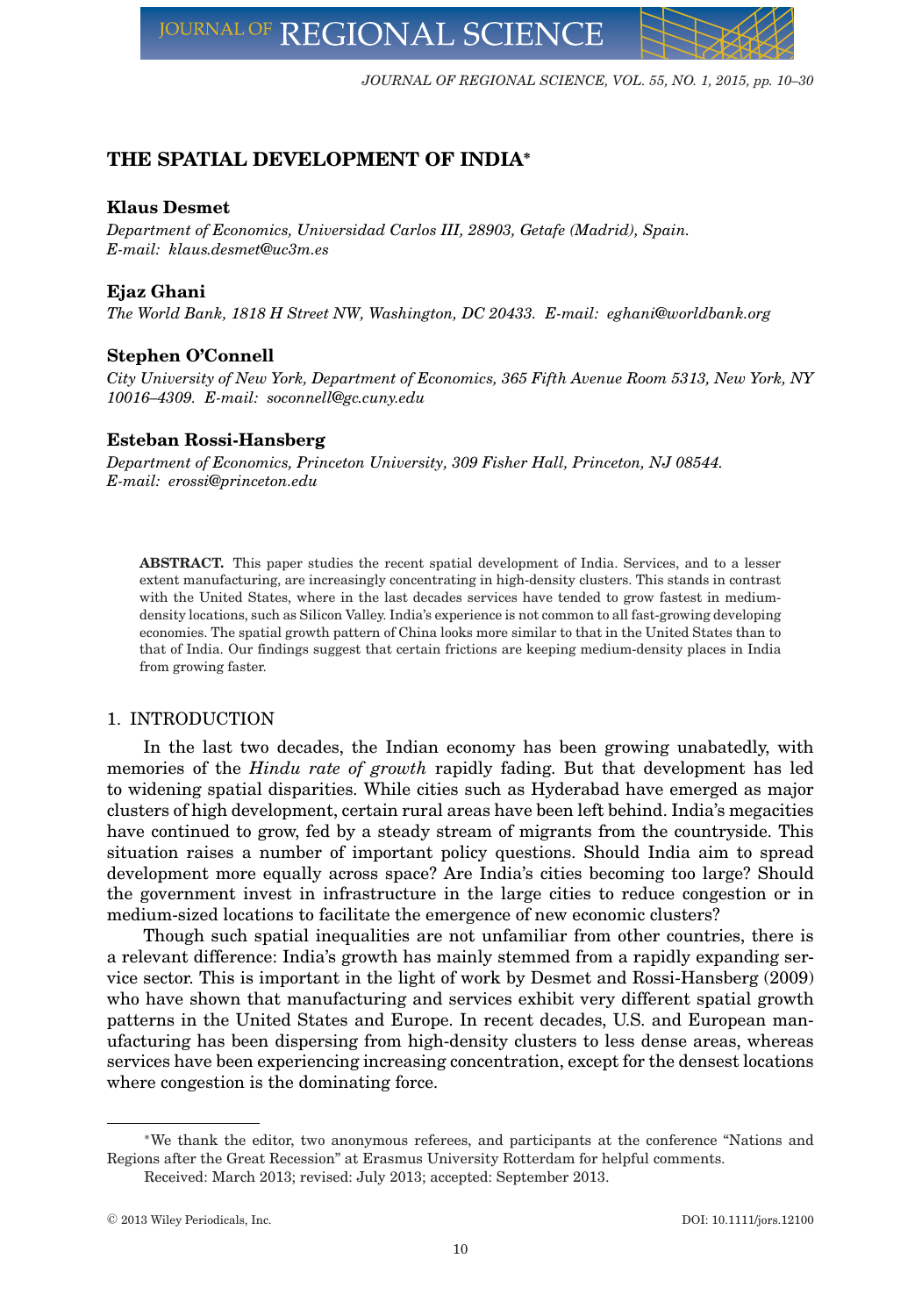Desmet and Rossi-Hansberg (2009) relate these opposing patterns to the differential impact of Information and Communication Technology (ICT) on both sectors. They argue that the diffusion of general-purpose technologies (GPT), such as ICT, leads to knowledge spillovers that are enhanced by spatial concentration and the emergence of high-density clusters of economic activity. In recent decades, we have seen this phenomenon unfold mainly in services, as ICT is disproportionately benefiting that sector. More generally, they suggest that an industry's spatial growth pattern is determined by its "age," defined as the time since the industry was last impacted by a general-purpose technology. By that token, in the United States today, services can be viewed as "young" and manufacturing as "old," since the last GPT to have benefited manufacturing was electrification at the beginning of the 20th century. Consistent with this view, in the United States the spatial growth pattern in manufacturing in the first decades of the 20th century, when that sector was young, looked very similar to the spatial growth pattern in services at the end of the 20th century. Given the success of this theory in explaining the different spatial growth patterns of manufacturing and services in the United States and Europe, we use it as a lens through which to interpret our findings for India.

A first question, then, is whether India exhibits the same distinction between manufacturing and services as the United States or Europe. In India, we find evidence of increasing spatial concentration in the service sector, and to a lesser extent, in the manufacturing sector. In light of our theory, this suggests services are "young," whereas manufacturing is not as "mature" as in the United States or Europe. The service sector in India is clearly benefiting from ICT, so that its increasing spatial concentration is what we would expect. The finding that manufacturing is younger than in the United States should not come as a surprise either. Recall that in the United States manufacturing only started dispersing in the post-World War II period. In addition, the technology shocks that determine the age of an industry should not be interpreted in a narrow sense. For example, the delicensing of the Indian manufacturing industry, which was completed at the beginning of the 1990s, has been leading to a geographic deconcentration of manufacturing activity (Fernandes and Sharma, 2012).

A second question is whether the trade-off between agglomeration economies and congestion costs in India is similar to the one in the United States or Europe. Casual observation suggests that the costs of congestion in India's megacities are huge, implying that there should be decreasing returns to further expansion. However, these megacities may also benefit from relatively large agglomeration economies, compared to mediumsized cities that might suffer from market access problems, lack of intermediate goods and local infrastructure, and other impediments to growth. In the developed world, this problem may be less severe, thus providing growth opportunities to medium-sized locations that are not present in India.

Comparing the service sectors of the United States and India, we indeed find that intermediate-density locations experience faster growth in the United States, whereas the large megacities are the winners in India. In particular, in the United States the service clusters that experience fastest growth have a service employment density in the range of 50–150 employees per square kilometer. This is the case of three of the most well known high-tech clusters: California's Silicon Valley, Boston's Route 128, and the North Carolina Research Triangle. In contrast, the same medium-density locations in India fare poorly in terms of attracting employment growth, and agglomeration economies seem strongest in service clusters with employment density reaching into the thousands.

This finding is not common to all emerging economies. Although for want of highquality sectoral employment data at the local level we refrain from an in-depth study of China, our exploratory analysis suggests that China looks more similar to the United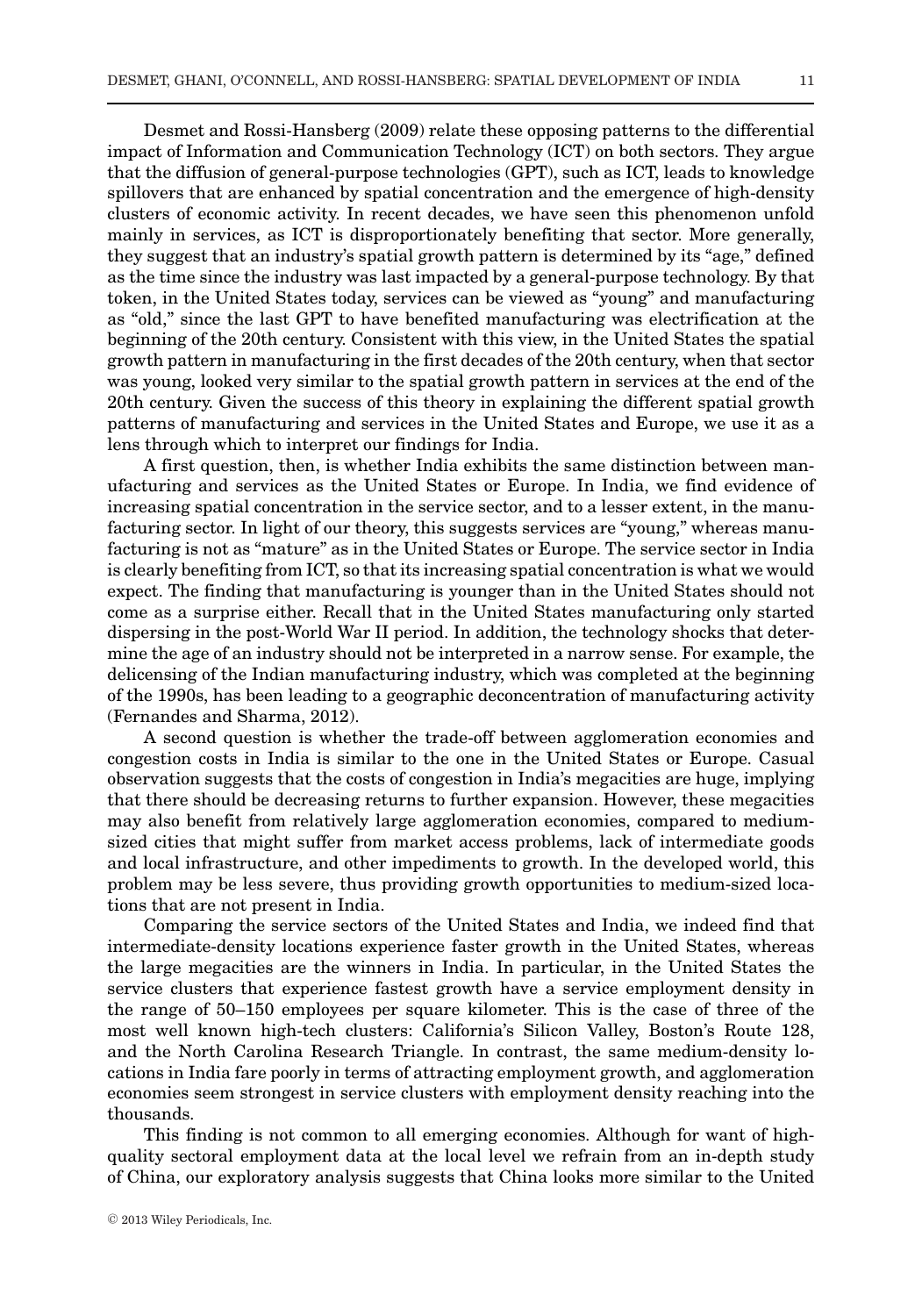States in that decreasing returns dominate in high-density cities. In both China and the United States, agglomeration economies are strongest in medium-density clusters, quite different from India. If we view the United States as the efficient benchmark, this suggests that India's medium-density locations are facing certain barriers and frictions that keep them from growing faster. When exploring what those barriers might be, we find that many of the possible culprits, such as the distance to large cities or the access to certain basic utilities, can be ruled out. The two that we cannot discard as being important in explaining the relative advantage of high-density clusters are the percentage of highly educated and the household access to telecommunication services. Although both variables are at least partly endogenous, they give some indication of where future research should focus if it wants to convincingly identify the barriers to growth that afflict medium-density locations.

The rest of the paper is organized as follows. Section 2 briefly summarizes the spatial growth model of Desmet and Rossi-Hansberg (2009) to provide a framework to interpret our results. Section 3 describes the data. Section 4 analyzes spatial development in India, and compares it to the United States and China. Section 5 concludes.

#### 2. A SIMPLE CONCEPTUAL FRAMEWORK

Before we present our empirical findings, it is important to have a theoretical lens through which we can interpret the results. Desmet and Rossi-Hansberg (2009) provide a theory of the spatial evolution of economic activity in which the relationship between local employment growth in an industry and the density of employment in that location is the result of three main forces. First, technological diffusion leads to geographic dispersion of economic activity. Low productivity, and thus less dense, locations benefit more from this effect. Second, knowledge spillovers, pecuniary externalities, labor market pooling, etc., all facilitated by high density, constitute an agglomeration force that leads to geographic concentration of employment. Third, congestion costs in large locations, due to high transport costs, pollution, and local fixed factors, constitute an additional dispersion force.

Looking at the relationship between employment growth and employment density can then reveal which of these forces dominates for particular levels of density. For example, a declining relationship between employment growth rates and employment densities would imply that the two dispersion forces dominate the agglomeration force. As argued before, this will tend to be the case in "old" industries. In contrast, if the observed relationship is positive, it implies that the agglomeration force dominates the dispersion forces. This will tend to be the case in "young" industries. We would expect the relationship between employment density and employment growth to vary across locations of different densities, across sectors, and across time. This, then, describes an economy's spatial evolution.

We now briefly sketch the main elements of the Desmet and Rossi-Hansberg (2009) framework. We limit ourselves to highlighting those elements that will help us to interpret our empirical results. For more details, we refer the interested reader to the original paper. The economy consists of a continuum of locations in a closed interval  $[0, 1]$  with one unit of land at each location  $\ell$ . There are two sectors, manufacturing and services, indexed by a subscript *i*. Workers are freely mobile and work where they live. Agents have constant elasticity of substitution (CES) preferences over manufactured goods and services. Firms are perfectly competitive, and use land and labor to produce. The production function is Cobb–Douglas with the share of labor  $\mu_i$  less than 1, so that land acts as a congestion force. Total factor productivity (TFP) is sector- and location-specific and changes over time.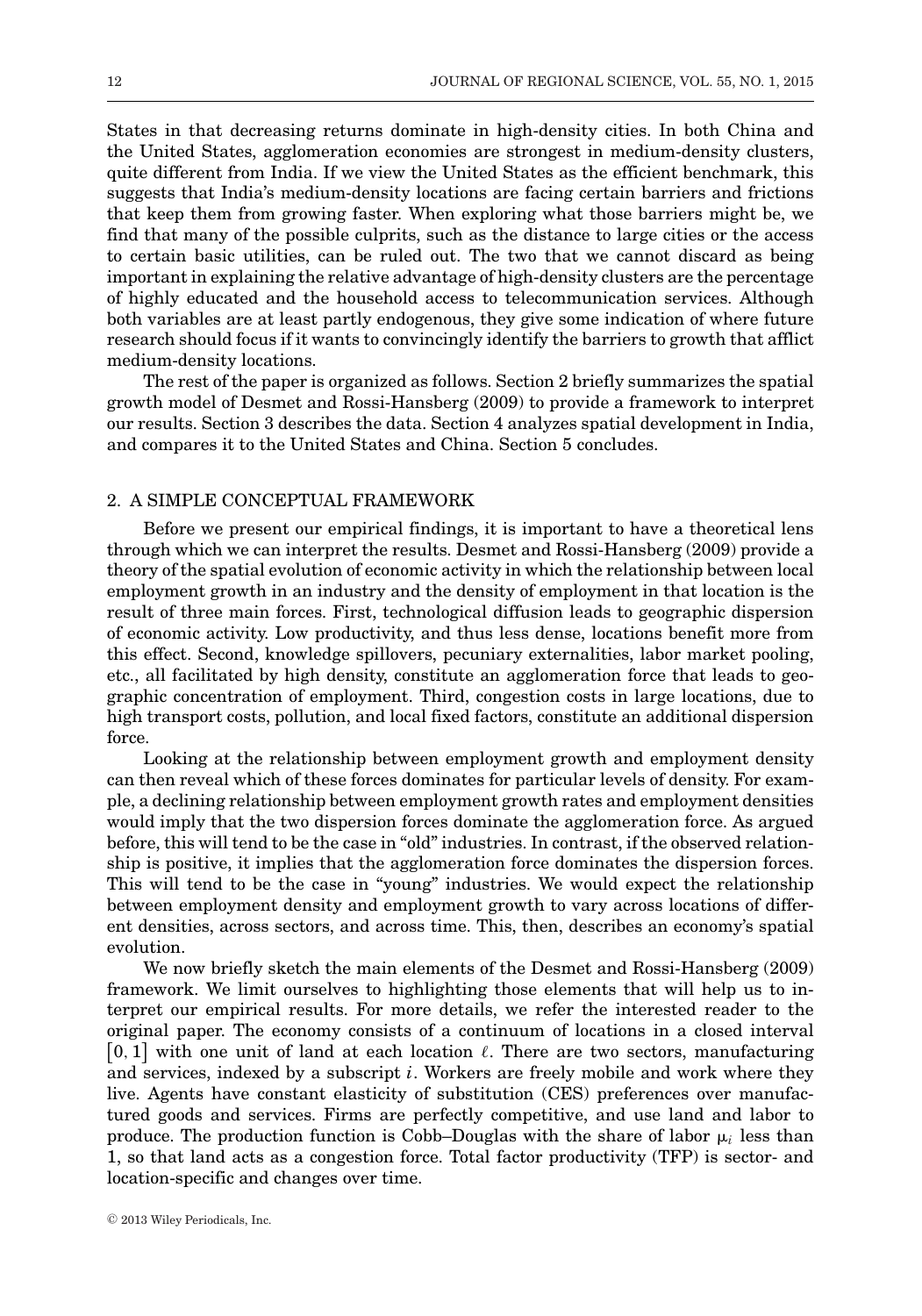The economy starts off with an initial spatial distribution of TFP in each industry. This determines the initial distribution of sectoral employment across space. Productivity then evolves across time and space because of both technology diffusion and knowledge spillovers. On the one hand, the best practice technology from period *t* − 1, defined as  $\bar{Z}_i^{\max}(t-1) = \max_{\ell} Z_i (\ell, t-1)$ , diffuses (imperfectly) across space by period *t*. On the  $\alpha$  other hand, a location  $\ell$  benefits from knowledge spillovers,  $(\int_0^1 e^{-\delta_i|\ell-r|} L_i(r,t) dr)^\gamma$ , a function of the weighted average of employment  $L<sub>i</sub>$  at all locations, where the weights decline with distance from  $\ell$ . We set  $\gamma + \mu_i < 1$  so that there is local congestion, thus ensuring that not all employment concentrates in one location.

Combining technology diffusion and knowledge spillovers, TFP in sector *i* and time *t* is assumed to take the form of

(1) 
$$
Z_i(\ell,t) = \max \left[\begin{array}{c} \rho Z_i^{\max}(t-1) + (1-\rho) \left( \int_0^1 e^{-\delta_i |\ell - r|} L_i(r,t) dr \right)^{\gamma}, \\ \left( \int_0^1 e^{-\delta_i |\ell - r|} L_i(r,t) dr \right)^{\gamma} \end{array}\right],
$$

where  $\rho \in [0, 1]$  determines the ease of diffusion. To see the role of  $\rho$ , consider the two extremes. If  $\rho = 0$ , there is no diffusion whatsoever, whereas if  $\rho = 1$ , the technology of the most productive place today becomes freely available in all locations tomorrow.

The above expression implies that the relative importance of diffusion and knowledge spillovers will differ across different types of locations. In low-density areas, knowledge spillovers are weak, and TFP will be dominated by diffusion. In medium- and highdensity areas, knowledge spillovers play an increasingly important role. In fact, when knowledge spillovers become strong enough to imply a higher TFP than the (imperfect) access to last period's best practice technology, diffusion ceases to play a role. Finally, in the highest density places local congestion starts to dominate, negatively impacting TFP.

The relative importance of diffusion and knowledge also differs with an industry's age. To describe the type of spatial dynamics the model implies, an example may be useful. Suppose a new general-purpose technology, such as ICT, is introduced in the service sector. Following our definition, this makes services "young." Being a new technology, it has not yet had the time to geographically diffuse, and its impact is therefore initially limited to a few areas. Because of their high TFP, those select locations will have a high concentration of services employment. The low- and medium-density areas will benefit from the diffusion of ICT. Because land is costly, the lowest density areas will grow fastest. As a result, for those locations where diffusion is the dominating force, we will witness spatial dispersion. In high-density areas, in contrast, TFP will mostly depend on local knowledge spillovers. This leads to spatial clustering, as high-density locations attract employment in nearby places. As these neighbors mutually benefit from each other's knowledge spillovers, spatial concentration is strengthened, with high-density locations growing faster. Of course, because of local congestion, the locations with highest density may grow slightly slower.

Therefore, when a new general-purpose technology is introduced, the model implies an S-shaped relation between employment density and employment growth. Because of technology diffusion, low-density locations grow faster than medium-density locations (downward-sloping first part of S-shape); because of knowledge spillovers, high-density locations grow faster than medium-density locations (upward-sloping second part of S-shape); because of local congestion, the highest density locations grow somewhat slower (downward-sloping third part of S-shape).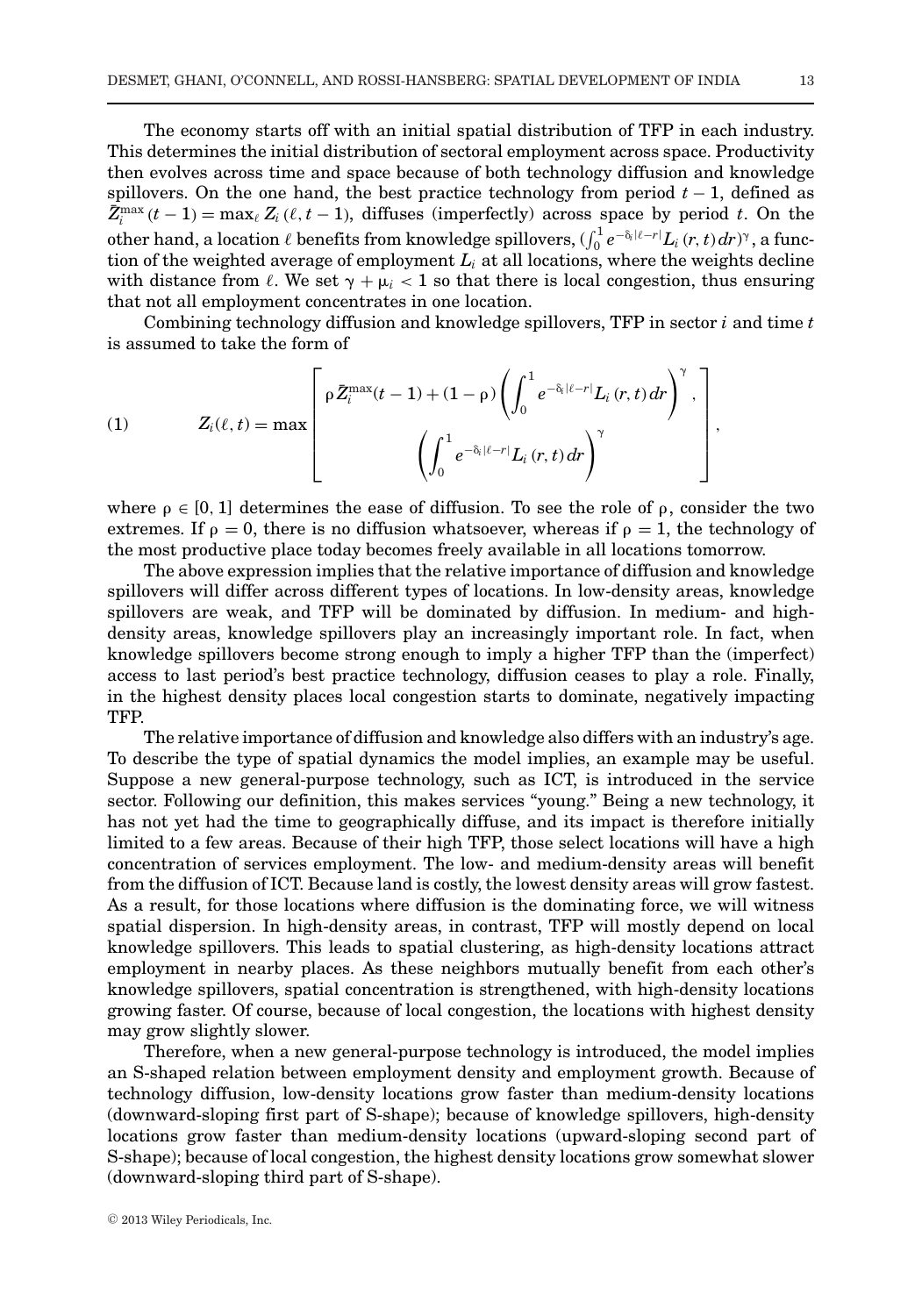Of course, how these different forces play out, and therefore how important the different parts of the S-shaped relation are, depends on an economy's specific conditions. A couple of examples may help to highlight the possible variations in the relation between density and growth. As a first illustration, suppose technological differences across space are very large, as is the case in many developing countries. In that case, the scope for diffusion is large, so that we would expect spatial dispersion in lowand medium-density locations to be stronger. The downward-sloping part of the S-shaped curve would be steeper and extend to the high–medium-density locations. As a second illustration, suppose medium-density places have not made the necessary productive investments to be able to take advantage of knowledge spillovers. Those frictions would put the highest density places at a relative advantage, implying that people would concentrate too much in large, dense cities. As a result, the S-shaped curve would not turn downward for those highest density places, which would continue to enjoy relatively high growth rates. Another reason for why we may witness an absence of congestion is because we are in the very early stages of clustering. The highest density locations are still attracting economic activity to nearby areas. The increasing density of those close-by areas benefits the highest density locations, which continue to grow fast.

Over time, as ICT matures, and services become "old," two things happen. First, knowledge spillovers weaken in the high-density clusters, making congestion increasingly important. The S-shape relation between density and growth weakens and becomes downward-sloping. We get geographic dispersion as economic activity becomes more equally spread across all locations. Second, the relation between density and growth flattens. This reflects the fact that technological differences across space drop, thus reducing the scope for technological diffusion. Taken together, the theory therefore predicts that in the decades after the introduction of ICT—when services were "young" according to our definition—we should find evidence of geographic concentration over at least part of the distribution. In the subsequent decades, as ICT matures—and services become "old" according to our definition—the incentive for concentration should disappear, and we should see dispersion, which gradually weakens, as activity becomes more equally spread over space.

The explanatory power of the theory to account for the different spatial growth patterns of manufacturing and services throughout the 20th century in both the United States and Europe forms the motivation to use this framework to interpret our results for India. Before doing so, a couple of remarks are in place. First, we do not have a precise way of determining the age of an industry in India. Whereas in the service sector it is clear that India has been benefiting from ICT, so that services can be thought of as being young, it is less obvious how to determine the age of India's manufacturing sector. India's structural transformation out of agriculture is still under way, so that its manufacturing sector is probably younger than the one of the United States. Moreover, certain policy shocks, such as the end of the "License Raj" at the beginning of the 1990s, have had a profound impact on productivity in manufacturing, and could further contribute to making manufacturing younger. Given the difficulty of relying on some exogenous measure to determine the age of manufacturing in India, we will use the theory as a way of identifying the age, rather than using the age to test the theory. In that sense our analysis does not constitute a test of the theory. Rather, we use our theory of spatial growth as a lens through which to interpret the results. Second, independently of the question of age, our framework provides a useful tool to help us think about the different agglomeration and congestion forces that affect the scale dependence of growth. For example, if we observe high-density places growing faster than medium-density places, it must be because knowledge spillovers are stronger than congestion costs, or if medium-density places grow slower than low-density places, it must be because technology diffusion is greater than agglomeration forces.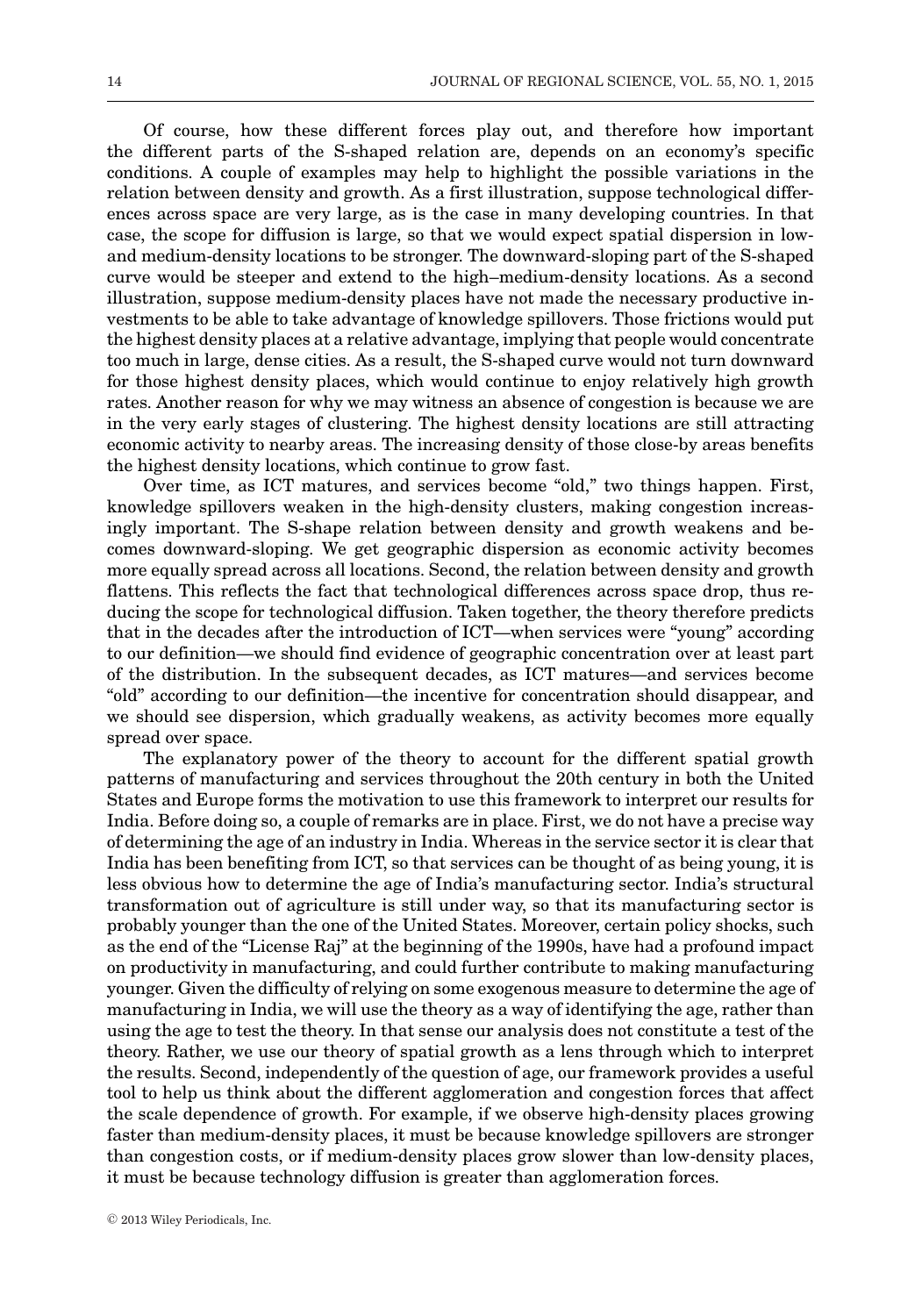#### 3. DATA

To study employment dynamics across space in India, a first issue is to decide on the level of spatial disaggregation at which we have reliable data. India is divided into 35 states (or union territories) and 640 districts. While certainly the quality of the data is more reliable at the state than at the district level, having a high degree of spatial disaggregation is important. Indeed, agglomeration economies and congestion effects may get lost at higher levels of aggregation, so that focusing on districts is better. In addition, having a broad distribution of places (going from small to intermediate to large) is also important, since previous work for the United States has shown that the scale dependence of growth may be nonlinear. There is of course a trade-off to be faced. By going to the district level, we need to keep the sectoral information at a high level of aggregation to keep the data from becoming less precise. Findings for the United States and Europe suggest that going to a finer spatial level is more relevant than going to a finer sectoral level. We follow this evidence and therefore focus on two broad sectors, manufacturing and services, at the district level.

India does not directly provide comprehensive manufacturing and services employment data at the district level. We therefore rely on microdata from surveys. India runs two firm-level surveys, the Annual Survey of Industries (ASI) and the one conducted by the National Sample Survey Organisation (NSSO). The ASI survey has information on the so-called organized manufacturing sector (essentially comprising of firms with more than 10 workers), whereas the NSSO covers the unorganized manufacturing sector and the services sector. Both surveys, the ASI and the NSSO, overlap for the fiscal years 1989–1990, 1994–1995, 2000–2001, and 2005–2006. However, the service sector has only been surveyed more recently, in fiscal years 2001–2002 and 2006–2007. Given that part of our focus will be on the difference between manufacturing and services, we will use 2000–2005 for manufacturing and 2001–2006 for services.

For the case of manufacturing, the ASI covers all registered factories, and uses a sampling frame that is stratified at the state and the four-digit National Industry Classification (NIC) level. We complement these data by the NSSO which covers all unorganized manufacturing enterprises. In the case of the NSSO, the sample stratification is more sophisticated and includes both the district level and the two-digit NIC sectors. For the case of services, the NSSO follows a similar stratification, including the district and the twodigit NIC sectors. Note, however, that some service subsectors, such as retail, wholesale and financial services, are excluded in at least one of the two available years.<sup>1</sup> Furthermore, as the NIC definitions have changed over time, we make them consistent using concordances that come with the data.<sup>2</sup>

Sampling weights provided by the separate survey data sets are then applied to create estimates of total employment by district and sector. One obvious issue regards the reliability of this procedure and possible measurement error. To address this issue, we do a number of robustness checks. In particular, we complement our estimation of district-level sectoral employment from firm surveys by an alternative measure using the Employment– Unemployment Survey, frequently referred to as the Labor Force Survey (LFS), carried out by the NSSO in fiscal years 1999–2000 and 2004–2005. This survey collects individuallevel information on location, occupational status and industry of occupation, detailed

<sup>1</sup>When comparing the results with the United States, we will make the definition of services in both countries comparable.

<sup>2</sup>Nataraj (2011), Kathuria, Natarajan, and Sen (2010), Hasan and Jandoc (2010) and Dehejia and Panagariya (2010) provide detailed overviews of similarly constructed databases. See also Fernandes and Pakes (2008) for a description of the Indian manufacturing sector.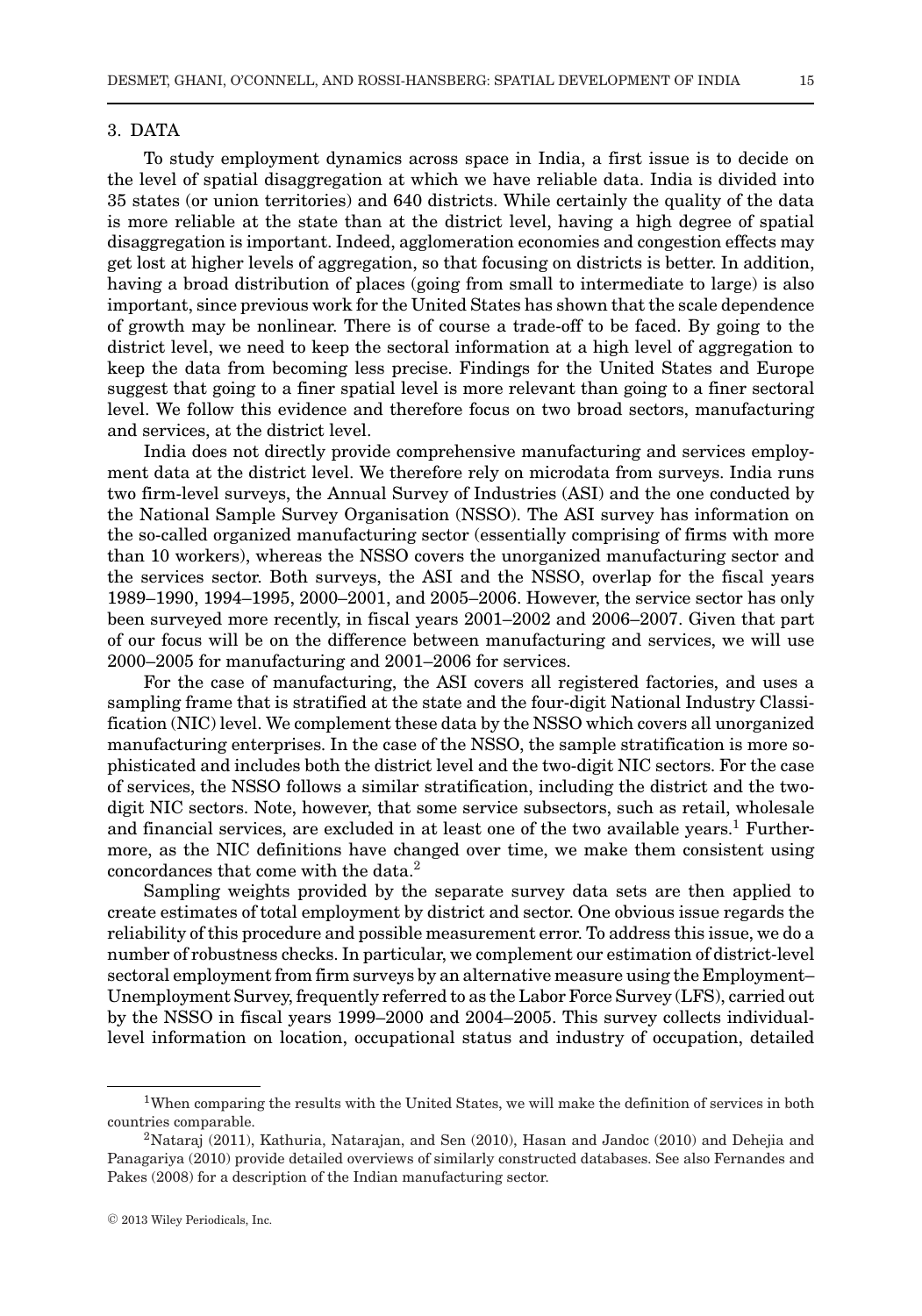enough to allow an estimation of employment by NIC industry and district. The sample stratification is similar to that of the NSSO. We run robustness checks using both major sources of data, the one based on firm-level surveys and the other based on individual-level surveys.

A last concern is that sometimes districts have been redefined, combined, or split. For these types of changes, we follow a simple strategy for assuring consistent district definitions over time. In the case of a single district being divided into two or more new districts, we recreate the original district by combining the new districts (backward-compatibility). When two or more previous districts are combined, we recreate the new combined districts in the earlier years (forward-compatibility). In the case of transfers of land between districts, we combine the districts involved in all periods.

### 4. THE SPATIAL DEVELOPMENT OF INDIA

This section analyzes the spatial evolution of employment in India. Although most research on India has focused on the manufacturing sector, we will distinguish between manufacturing and services for two reasons. First, given the emergence of India as a service-based economy, it is key to understand which types of locations are benefiting from the country's structural transformation (Ghani, 2010). Second, as already pointed out, the work by Desmet and Rossi-Hansberg (2009) has documented important differences between the spatial dynamics of manufacturing and services in the United States. We want to see whether the same patterns show up in India.

Given that the theory emphasizes the importance of possible nonlinearities in the scale dependence of growth, we run nonlinear kernel regressions of the form

(2) 
$$
L_i(\ell, t + s) = \phi(L_i(\ell, t)) + \varepsilon_i(\ell, t),
$$

where  $L_i(\ell,t)$  is the log of sectoral employment density in year  $t$  , district  $\ell$  , and sector  $i$  . The estimation uses an Epanechnikov kernel with bandwidth 0.8.3 Because the distribution of employment density levels is approximately log-normal, we focus on the log of employment density. To facilitate interpretation, in the figures we will plot annual employment growth as a function of initial log employment density in the same industry. In this case, a negative slope indicates geographic dispersion (convergence) and a positive slope indicates geographic concentration (divergence).

### *Scale Dependence in India*

Figure 1 shows annual manufacturing employment growth as a function of initial manufacturing employment density (in logs). In this benchmark exercise, the employment data at the district level have been constructed from firm-level surveys (NSSO and ASI). The picture suggests that manufacturing is dispersing through space. Low-density manufacturing districts are growing faster than high-density manufacturing districts. Note, however, that the 95 percent confidence intervals are extremely large in the upper tail, suggesting a rather weak relation between scale and growth for high-density locations. Indeed, as can be seen from the bottom panel of Figure 1, some of the large cities, such as Kolkata and Mumbai, are experiencing higher growth than that predicted by the kernel regression.

<sup>3</sup>We also experimented with using an optimal bandwidth. This does not change the qualitative results, but makes the comparison between graphs more difficult. Further details of this methodology can be found in Desmet and Fafchamps (2006).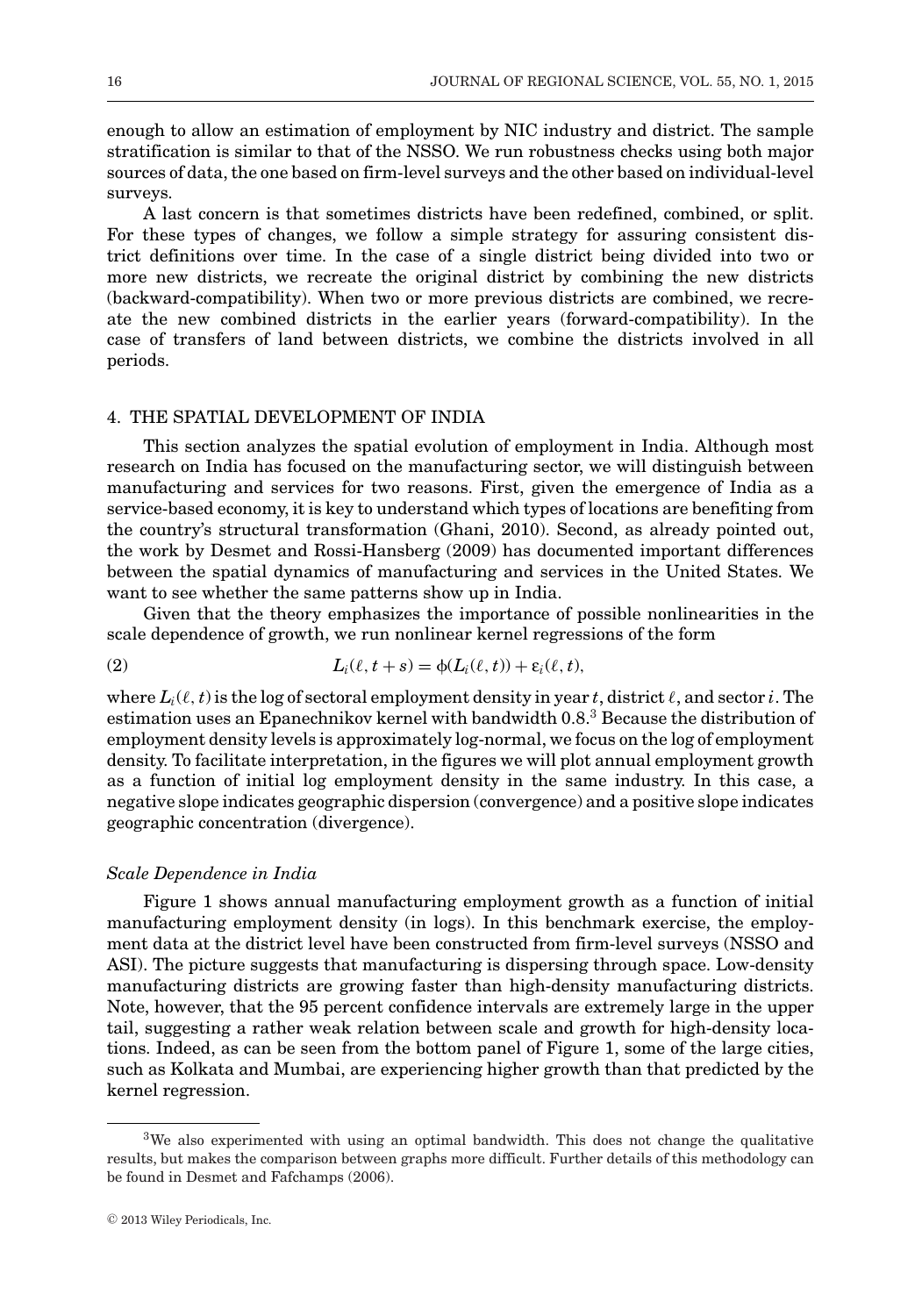

*Source:* Authors' calculations based on NSS and ASI.



Services show a distinctly different pattern. As can be seen from Figure 2, although low- and medium-density service locations exhibit spatial dispersion, for the high-density service locations we observe increasing concentration. That is, the high-density service clusters are gaining relative to those locations with slightly lower employment density. The bottom panel of Figure 2 shows that many of the well-known ICT clusters are in the upward-sloping part of the estimated relation, suggesting that they continue to benefit from agglomeration economies. For example, service employment in Hyderabad and Chennai is growing at an annual rate of, respectively, 11 and 4 percent. If we were to run a simple regression, the predicted growth rate of these two cities would be, respectively, −7.1 and −8.2 percent. This underscores the importance of taking into account nonlinearities in the scale dependence of growth. Note that the upward-sloping part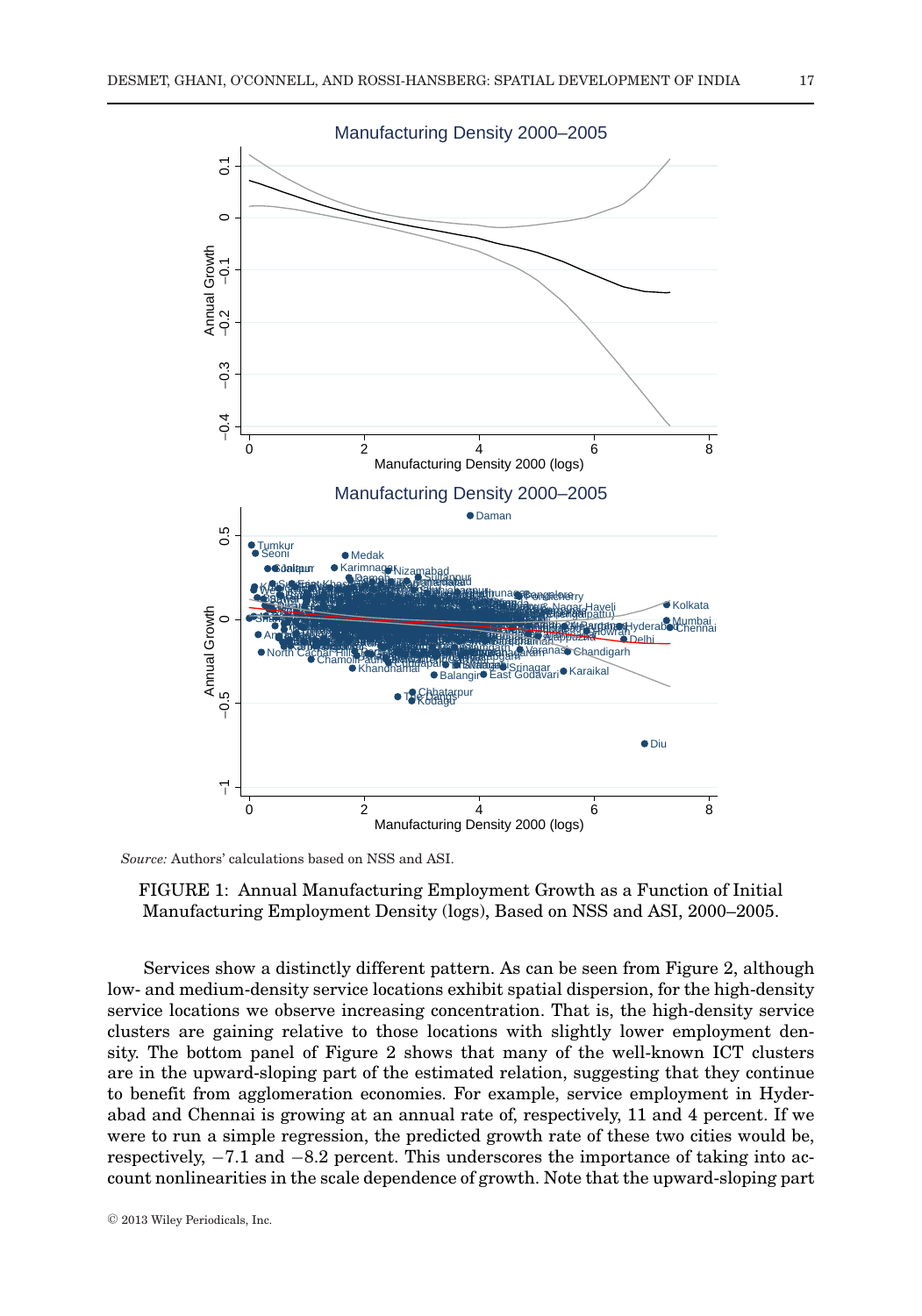

*Source:* Author's calculations based on NSS.



is also driven by some of the country's largest cities, such as Mumbai. But not all large cities exhibit high growth in services, as illustrated by Delhi.

One concern with the service data from the NSSO is that large service firms are underrepresented in 2001 whereas they are not in 2006 (Dehejia and Panagariya, 2010). One way to check whether this introduces a bias in our results is to make both years more comparable by leaving out all service firms above a certain employment threshold. Using two alternative thresholds of 500 and 2,500 employees, the results are unchanged: services continue to become more concentrated in high-density clusters.

Another way of dealing with this and other potential drawbacks of the firm-level data is to construct employment figures from the LFS. Figures 3 and 4 show the results of rerunning the same kernel regressions, using sectoral employment at the district level from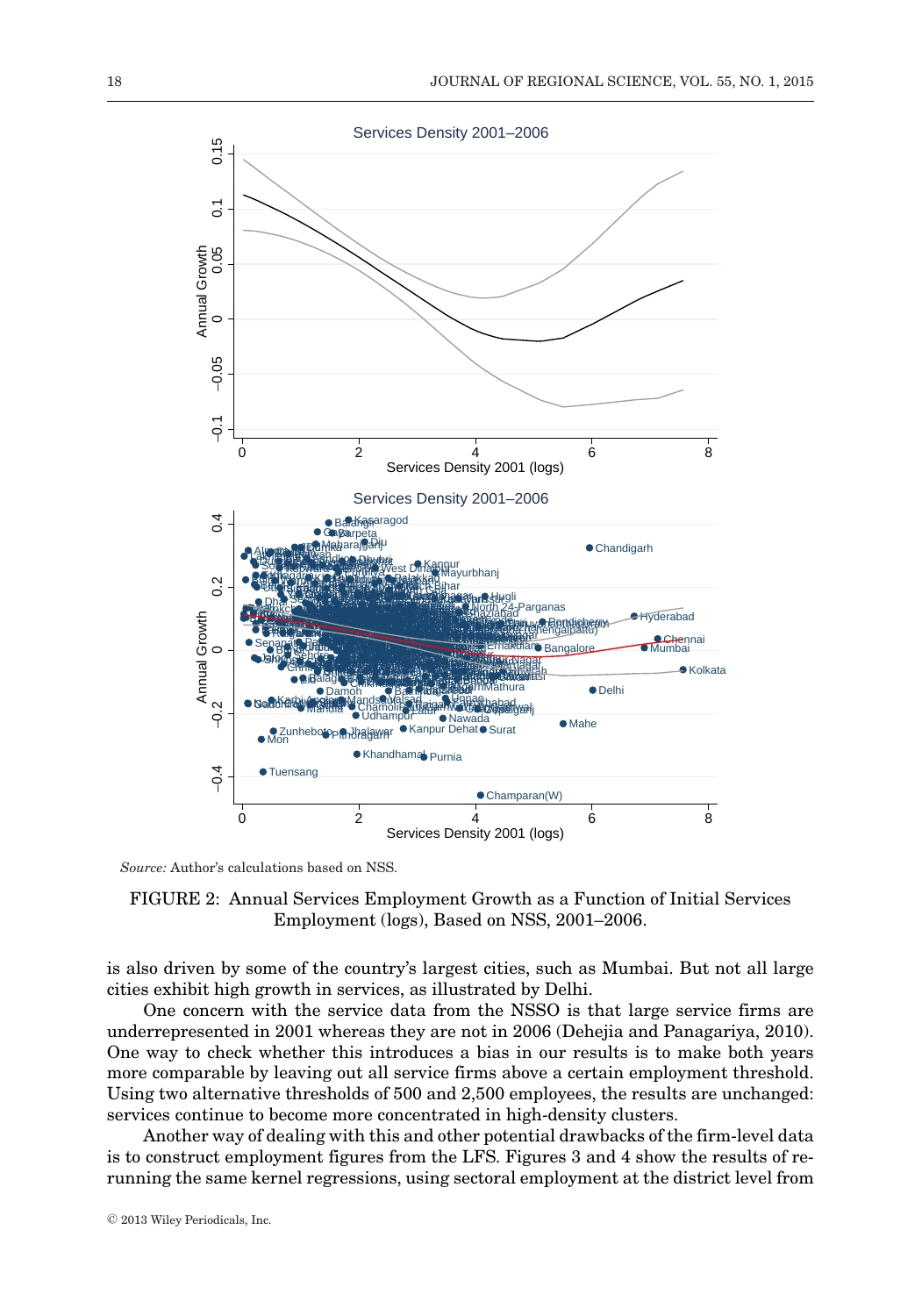

*Source:* Author's calculations based on LFS.





*Source:* Authors's calculations based on LFS.

FIGURE 4: Annual Services Employment Growth as a Function of Initial Services Employment (logs), Based on LFS, 1999–2004.

the LFS. In the case of services, we confirm our previous findings: there is clear evidence of increasing concentration in the upper tail. However, for manufacturing the results look somewhat different. While in Figure 1 we observed spatial dispersion throughout the distribution (though insignificant in the upper tail), we now find, as in services, evidence of spatial concentration for high-density manufacturing clusters. This is consistent with our observation that some of the large cities continue to experience relatively strong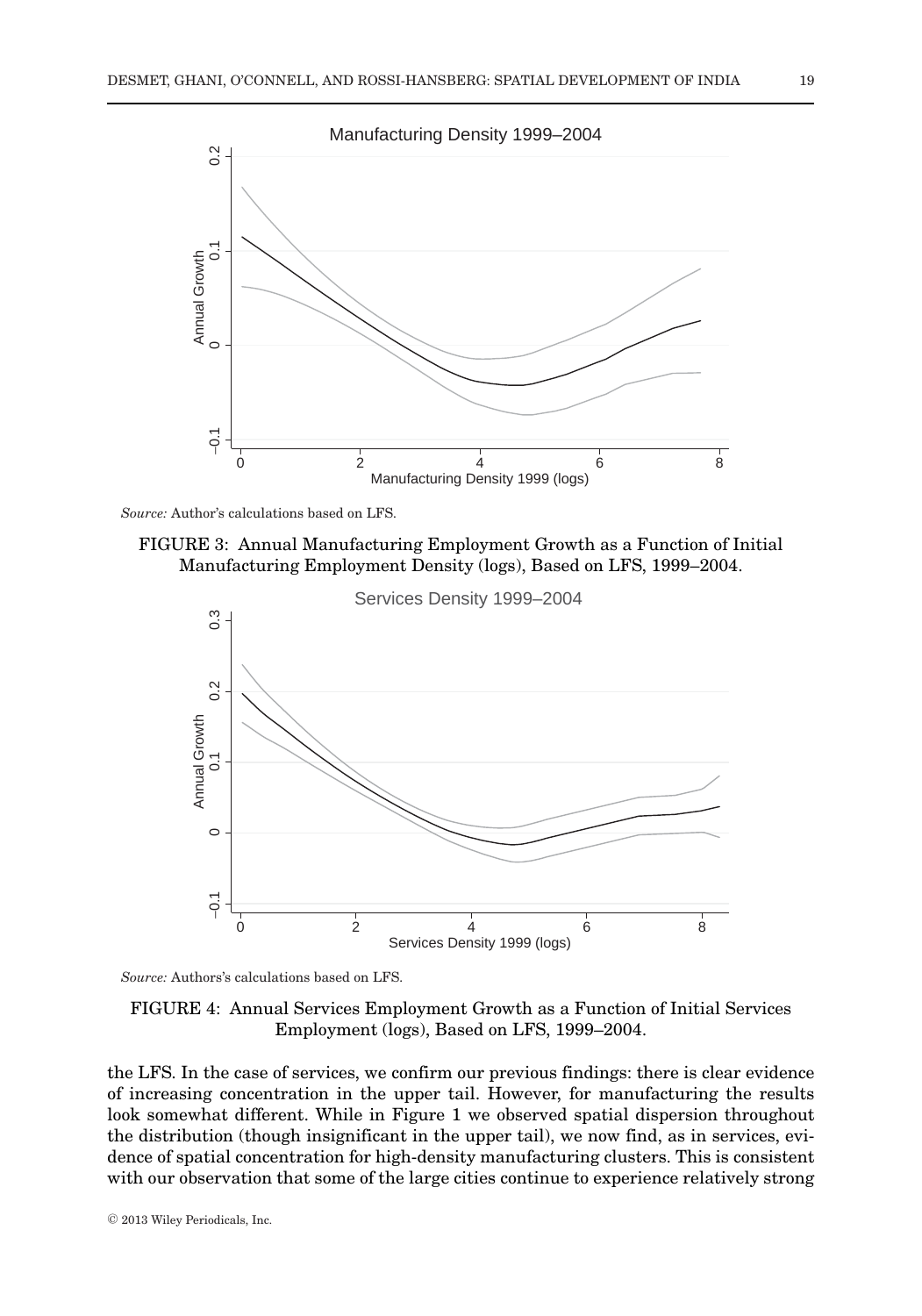manufacturing employment growth. According to the LFS, Kolkata, for example, is growing at an annual rate of 4.8 percent.

To further compare the results from the NSSO and the LFS, we run a number of additional checks by, for example, taking the average of district employment coming from the NSSO and the LFS, or by dropping all observations for which the difference in growth rates in the NSSO and the LFS is above a certain threshold. Doing so confirms the strong evidence of agglomeration economies for high-density service clusters, and the weaker evidence of the same phenomenon in the manufacturing sector.

So far our analysis has focused on manufacturing and services as a whole. A reasonable question may be whether our results are driven by particular subgroups of manufacturing or services firms. To answer this question, we split up our sample in two different ways. In a first exercise, we distinguish between the formal and the informal sector, referred to in India as the organized and the unorganized sector. This distinction may be relevant, since firms in the informal sector are less subject to laws and regulations, and thus perhaps more free to operate and choose their location.4 Differentiating between the unorganized and the organized sectors does not change our main finding. The service sector is becoming increasingly concentrated in high-density clusters, whereas in manufacturing the picture is more mixed, with the unorganized sector becoming more concentrated and the organized sector becoming more dispersed.5

In a second exercise, we redo our kernel regression for all two-digit sectors for which we have sufficient data (22 manufacturing subsectors and 12 services subsectors). As mentioned in Section 3 given that we rely on survey data, sectorally disaggregating at the district level risks making our measures of employment density less precise, so that these results are statistically less robust. Still, we find that our main result—services, and to a lesser extent manufacturing, are becoming increasingly concentrated in high-density clusters—is not driven by a few subsectors. In the case of services, around 90 percent of employment is in subsectors that exhibit increasing concentration in high-density clusters, whereas the corresponding figure in manufacturing is around 60 percent.<sup>6</sup>

In our theory employment changes are closely related to productivity changes. We therefore would like to see whether similar growth patterns show up when analyzing productivity instead of employment. Figures 5 and 6 show the relation between labor productivity growth and employment density. As can be seen, in the service sector productivity growth increases with density, thus reinforcing the finding that high-density areas is where growth is happening. In manufacturing, however, productivity growth peaks in medium-density locations, consistent with a weaker link between density and growth in that sector.

The strong evidence of agglomeration economies in the service sector is consistent with findings for the United States and Europe. Given the impact of ICT in India's rapidly growing service sector, this is what we would have expected. Being a "young" industry, services benefit from knowledge spillovers, leading to the emergence of high-density

<sup>&</sup>lt;sup>4</sup>In manufacturing, the unorganized sector consists of establishments with either less than 10 workers (if they use electricity) or less than 20 workers (if they do not). These firms are not required to register and do not pay taxes. In services no legal distinction between the organized and the unorganized sectors exists, so we use a 10-worker threshold, and define all firms below that threshold as being part of the unorganized sector. This is similar to the approach in Ghani, Kerr, and O'Connell (2011) who describe the difference between organized and unorganized in more detail.

<sup>5</sup>This latter finding is consistent with results in Ghani, Goswami, and Kerr (2012).

<sup>&</sup>lt;sup>6</sup>These percentages are obtained by classifying each two-digit sector into one of three categories: those that exhibit increasing concentration in high-density clusters, those that exhibit dispersion in highdensity clusters, and those that exhibit no clear pattern. Depending on how we deal with those sectors that show no clear pattern, the percentages differ slightly.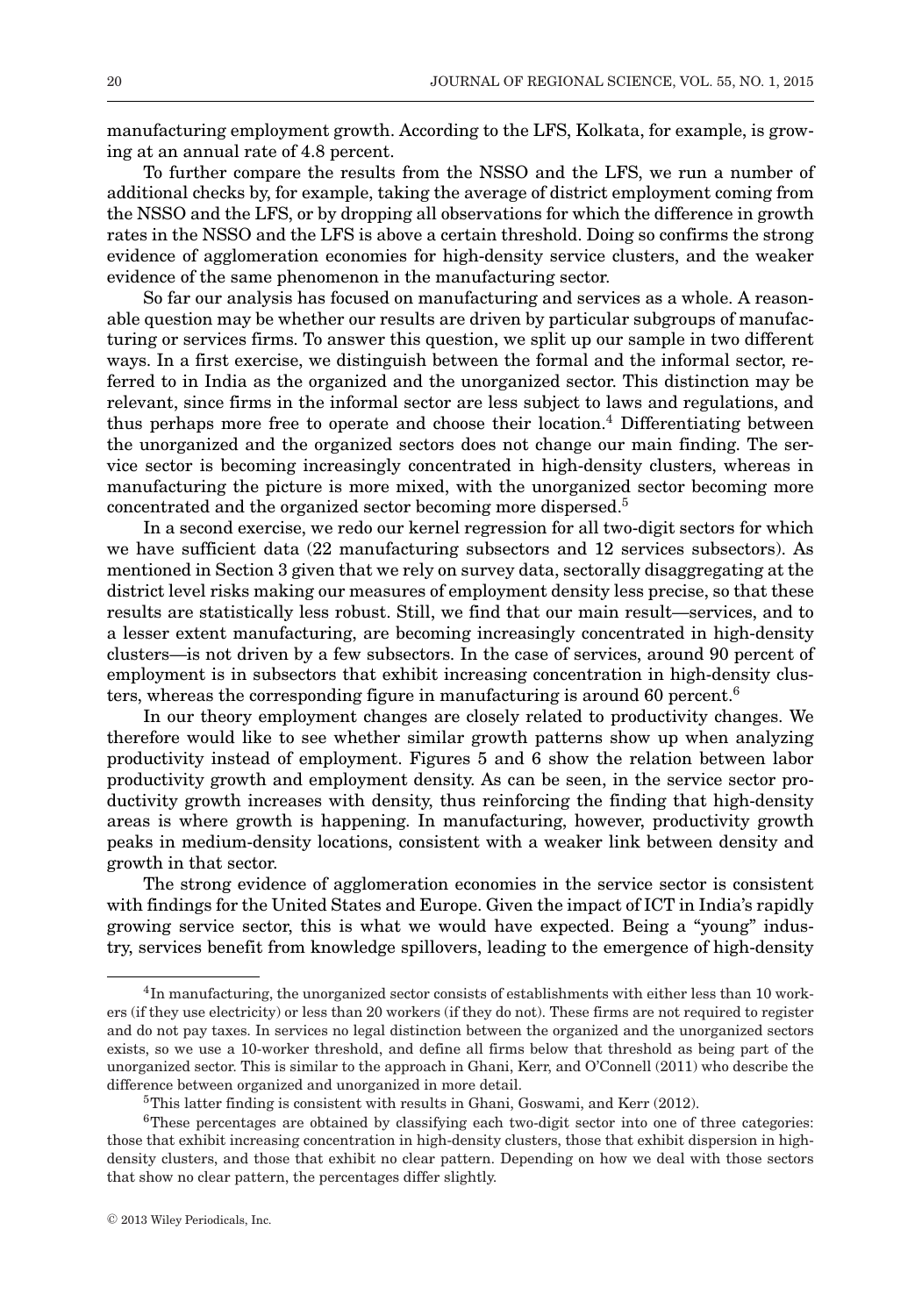

*Source:* Authors' calculations based on NSS and ASI.





*Source:* Authors' calculations based on NSS.



service clusters. In contrast, the evidence for such agglomeration economies in manufacturing, though weaker than in services, differs from the tendency toward dispersion across the entire distribution in the case of the United States and Europe. In light of our theory, this suggests that manufacturing in India is not as mature as in the United States or Europe. Recall that any shock that has an important impact on an industry's productivity—whether a GPT or a change in policy—may make an industry "young."

 $©$  2013 Wiley Periodicals, Inc.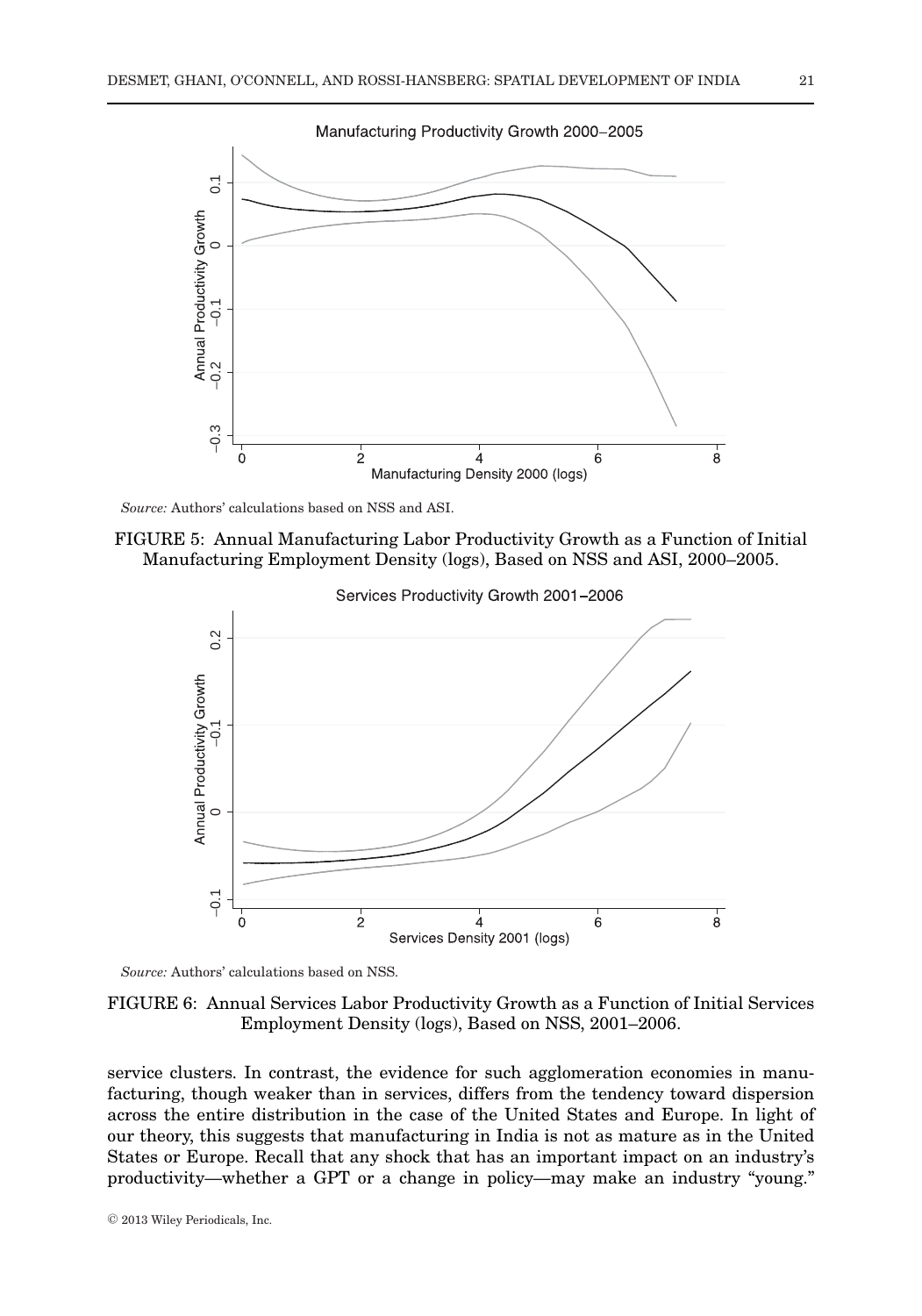

*Source:* Authors' calculations based on Bureau of Economic Analysis (BEA).

# FIGURE 7: Annual Service Employment Growth as a Function of Initial Service Employment Density (logs), U.S. Counties, 1980–2000.

One such important shock to India's manufacturing industry was the end of the so-called "License Raj," a system that required manufacturing firms to apply for a license to operate. Delicensing started in the 1980s and was largely completed by the beginning of the 1990s (Aghion et al., 2008). The elimination of these distortions unleashed productivity growth in India's manufacturing sector. According to Fernandes and Sharma (2012), delicensing has led to manufacturing becoming spatially more disperse. One reason they offer is that the "License Raj" artificially created inefficient clusters which are now breaking up.<sup>7</sup>

### *Comparing Services in India, the United States, and China*

Although the service sector in India shows some similarities with the service sector in the United States—both exhibit agglomeration economies—there are also some relevant differences. Focusing on U.S. counties, Figure 7 shows annual employment growth in services between 1980 and 2000 as a function of initial employment density in services in 1980.<sup>8</sup> Comparing Figure 7 with Figure 2, it becomes apparent that in the U.S. agglomeration economies in services dominate for medium-density locations, whereas in India agglomeration economies dominate for high-density locations.<sup>9</sup> In particular,

<sup>7</sup>Of course there may be other reasons for why manufacturing has not shown the same tendency toward further concentration. One such reason are increasing measures to move polluting industries out of urban areas.

 $8T_0$  make all the figures comparable, the scale of the horizontal axis is always the same (i.e., observations below 0 are not shown). If we were to show smaller places, we would find evidence of convergence in low-density counties.

<sup>9</sup>Our regressions for the United States take counties as the unit of observation. To make the definition of services as similar as possible to the one in the United States, we are using the sum of transport and utilities and other services from the BEA. Using broader definitions of services by including, say, retail and wholesale, do not change the findings.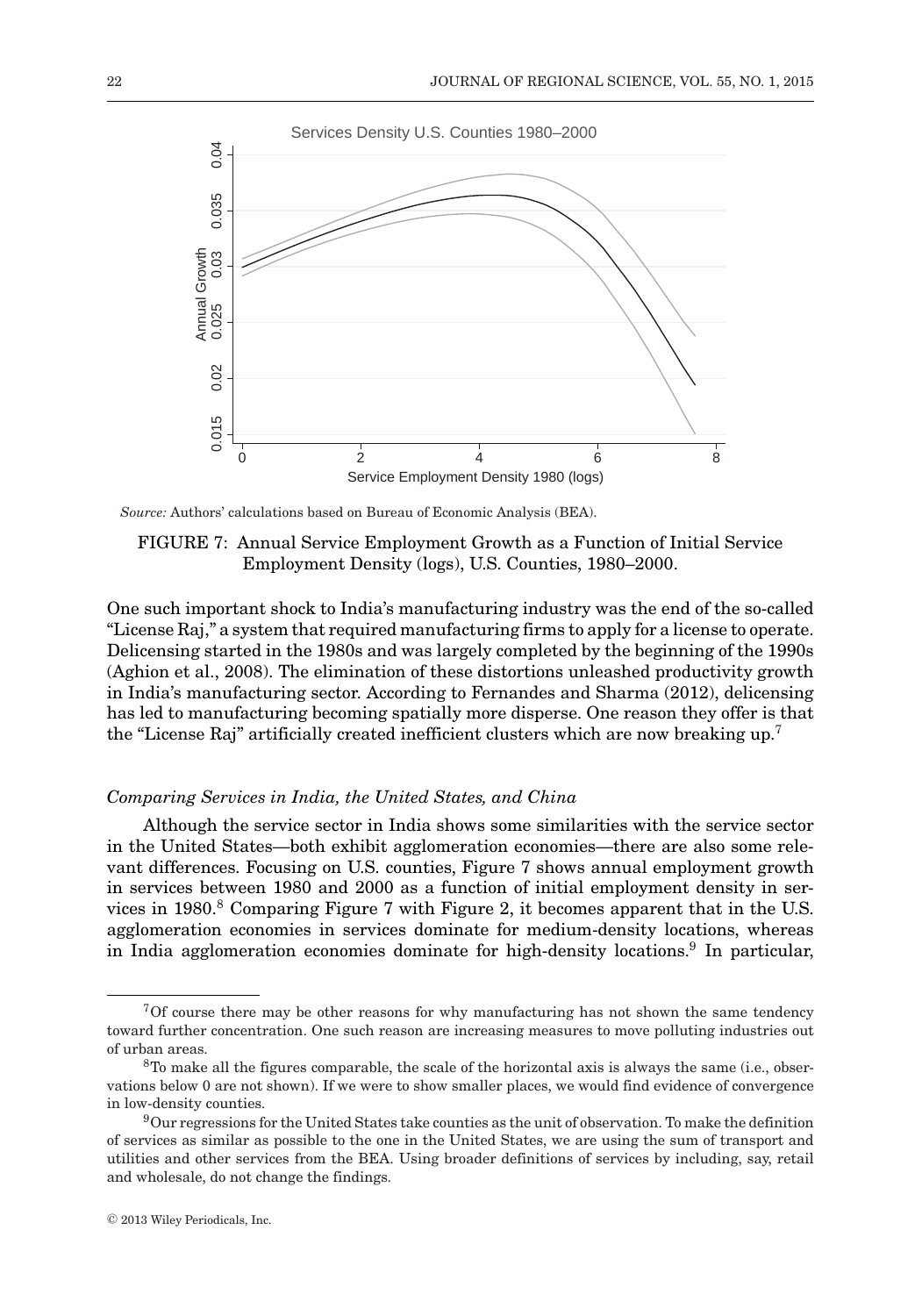Figure 7 shows that agglomeration economies in the U.S. service sector peak at a density of between 50 and 150 employees per square kilometer. Three of the main high-tech counties in the United States fall within that range: Santa Clara, CA (Silicon Valley), Middlesex, MA (Route 128), and Durham, NC (Research Triangle). In contrast, in India, Figure 2 shows that agglomeration economies increase in the upper tail of the distribution, in places such as Hyderabad and Chennai, with service employment densities reaching into the thousands. For those levels of density, U.S. locations exhibit substantial congestion.

When looking at these findings through the lens of the theory of Desmet and Rossi-Hansberg (2009), there are several possible interpretations. First, high-density locations suffer from local congestion, but benefit from the knowledge spillovers from nearby locations. As long as those neighboring areas gain in employment, spillovers continue to strengthen, thus allowing the high-density locations to grow at a fast pace. Therefore, in the early stages of spatial clustering, knowledge spillovers are likely to dominate congestion, even in the highest density districts. However, given that the highest density districts in India are in general denser than the highest density counties in the United States, this is an unlikely explanation. Second, it might be the case that the high-density clusters in India are more successful, not because its megacities are not congested, but because of the absence of agglomeration economies in medium-sized locations, implying higher-than-normal congestion in those places. Certain policies or frictions, such as a lack of general infrastructure, may prevent these medium-sized cities from growing faster.

Precisely identifying what those frictions or barriers might be goes beyond the scope of this paper. However, we can obtain some suggestive evidence by controlling for certain district-level characteristics. We run separate conditional kernel regressions, $10$  controlling for (i) the percentage of the population with a high school degree or more and the percentage of the population with postsecondary education; (ii) household access to infrastructure (percentage of households with electricity, percentage of households with toilet, percentage of households with telecommunication services, percentage of households with tap water); (iii) travel time to a top-10 city; and (iv) distance to a top-7 or a top-3 city.<sup>11</sup>

When exploring which of these controls can explain the advantage of high-density clusters, we can rule out most. For example, being close to a major city or having access to some of the basic utilities, such as tap water or toilets, do not seem to matter. Only two variables, the percentage of the population with postsecondary education and the percentage of households with access to telecommunication services, have the potential of accounting for the relative advantage of high-density clusters. As can be seen in Figure 8, once we control for either of these two variables, there is no longer evidence of high-density service clusters growing particularly fast. In other words, if all locations had the same percentage of their population with postsecondary education or if in all locations the households' access to telecommunication services were the same, then high-density service clusters would lose their attractiveness.

The controls we are using, with maybe the exception of the distance to a major city, can in general not be viewed as exogenous characteristics of a location. For those variables that are unable to explain the advantage of high-density clusters, such as the access to tap water or toilets, their potential endogeneity is not a problem: if those controls do not matter in the presence of endogeneity, they are even less likely to matter if their

 $10$ See Desmet and Fafchamps (2006) for further details on conditional kernel regressions in a similar context.

<sup>&</sup>lt;sup>11</sup>All data come from the 2001 Population Census for India, with the exception of travel time to a top-10 city and the distance measures, which comes from Lall, Wang, and Deichmann (2010). For more details, see Ghani et al. (2011).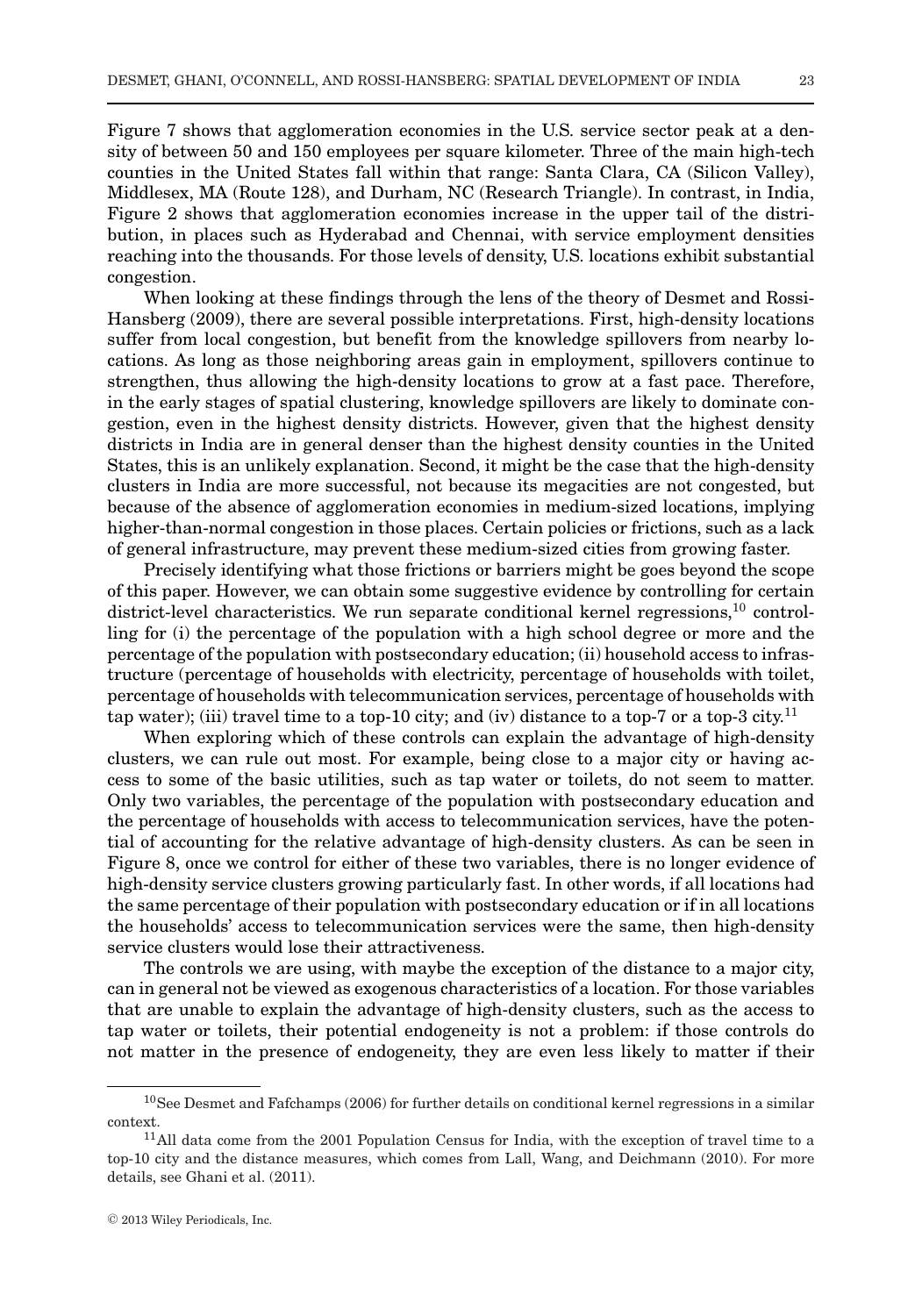

*Source:* Authors' calculations based on NSS.

FIGURE 8: Annual Service Employment Growth as a Function of Initial Service Employment Density (logs), Controlling for Percent of Population with More Than Secondary Education (Top Panel) and Percent of Households with Access to Telecommunication Services (Bottom Panel), Based on NSS, 2001–2006.

effect is purged from endogeneity. For the only two controls that do seem to explain the advantage of high-density clusters, endogeneity is more of a concern. It is only to the extent that the choice of residence and the quality of telecommunication infrastructure are exogenous to a location's density that we are identifying a causal channel. Given that there are good reasons to believe that this need not always be the case, more work is needed to convincingly identify the exact growth barriers afflicting medium-density locations. However, by being able to discard many of the standard suspects, such as proximity to large urban centers, our analysis provides a strong indication of what those possible barriers are likely to be.

If part of the worse performance of India's medium-density locations is their deficient local infrastructure, it may be useful to compare India's experience, not just to that of the United States, but also to that of the other large emerging economy, China. Figure 9 compares India and the United States, whereas Figure 10 compares India and China. Before discussing the results, a word of caution about the data we use for China: the employment figures measure the number of "staff and workers," also referred to as "formal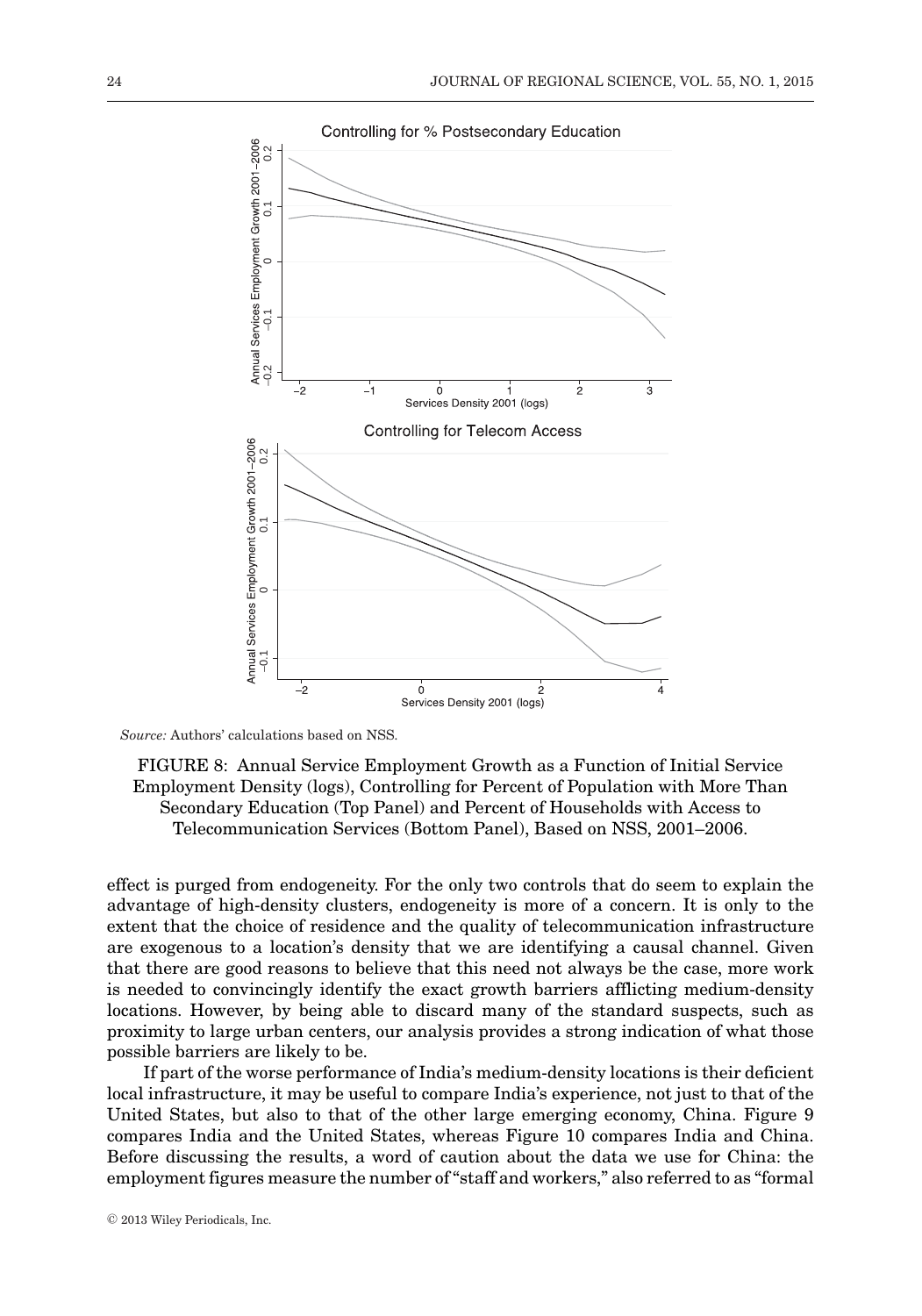

*Source:* Authors' calculations based on LFS and BEA.

FIGURE 9: Annual Service Employment Growth as a Function of Initial Service Employment Density (logs), U.S. Counties, 1980–2000, and Indian Districts, 1999–2004.

employment," rather than total employment. This leads to underreporting of employment, especially in rural areas, as it excludes, among others, workers employed in township and village enterprises. In as far as the share of staff and workers in total employment is not orthogonal to size, this will introduce a bias in our results.<sup>12</sup> Subject to this caveat, Figures 9 and 10 show that China looks very different from India. Once a threshold of around 150 employees per square kilometer is reached,<sup>13</sup> agglomeration economies start dominating in India, whereas the opposite happens in China. For Chinese locations with a density above 150 employees per square kilometer, service employment growth becomes strongly decreasing with size, indicating important congestion costs.<sup>14</sup> Along that dimension, China looks more like the United States, where congestion costs also dominate for locations above the 150 employees per square kilometer threshold. Given that the overall level of local infrastructure is better in China than in India, this finding is consistent with the interpretation of frictions holding back the growth of medium-density locations in India, but not in China.

 $12$ Data for China come from the China City Statistical Yearbooks with prefecture-level cities as the unit of observation. A second caveat, in addition to the one already mentioned, is that services refer to the "tertiary sector" implying a broader definition than the one used for India and the United States. We use this broader category because of changes in the definitions of different service subsectors over the time period under consideration. Using alternative definitions of services in China does not change the qualitative results though.

 $13$ In the figures this corresponds to a log employment density of 5. Because the Chinese service data are not exactly comparable to those of India (on the one hand, they are more inclusive by considering the tertiary sector, and on the other hand, they are less inclusive because they only measure "formal" employment), not too much should be read into the exact level of this threshold.

<sup>14</sup>Note that in our data aggregate tertiary employment went down in China between 2000 and 2007. Indeed, one of the effects of liberalization was a reduction in the share of formal employment (i.e., a reduction in "staff and workers").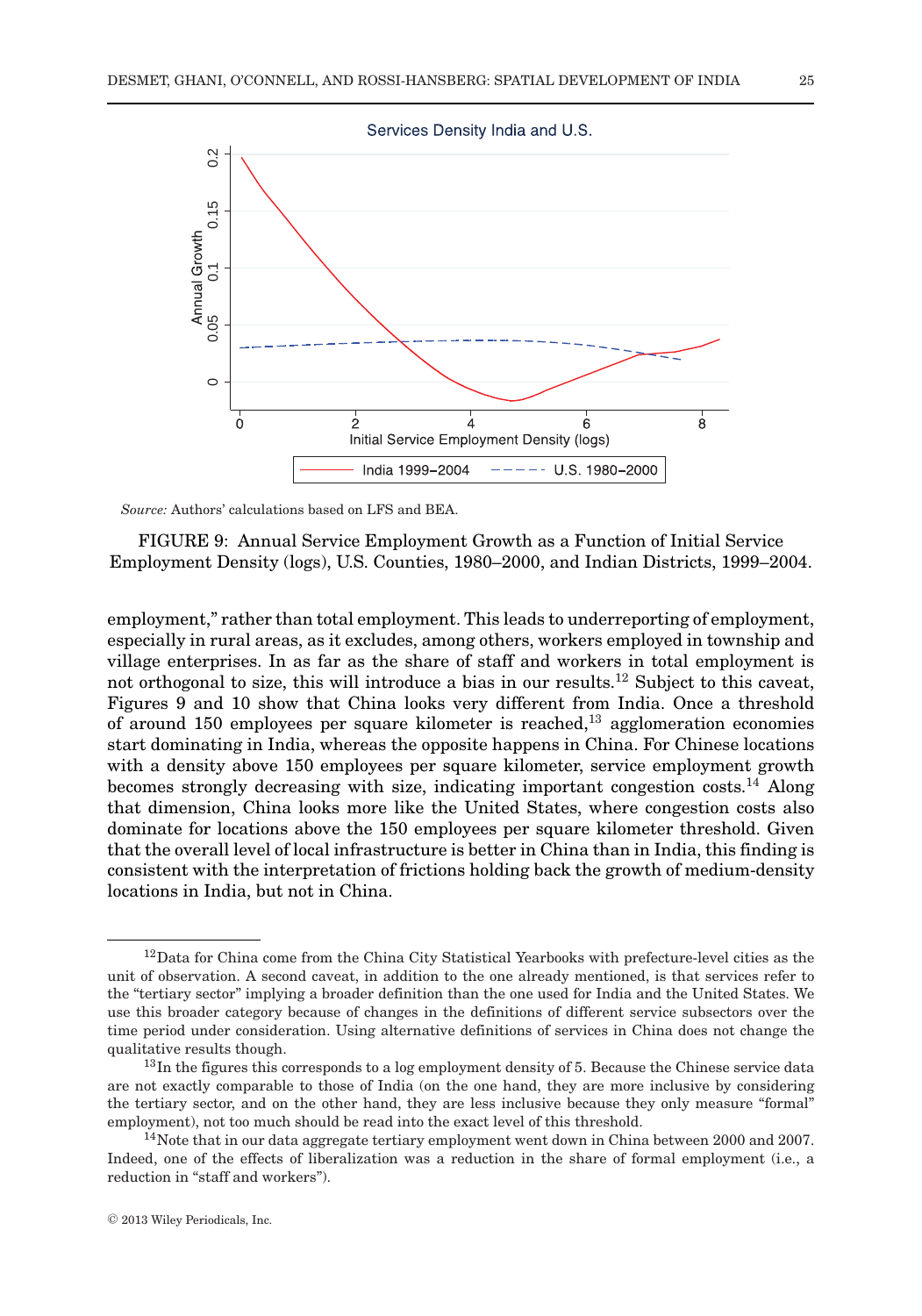

*Source:* Authors' calculations based on LFS and China City Statistical Yearbooks.

FIGURE 10: Annual Service Employment Growth as a Function of Initial Service Employment Density (logs), Indian Districts, 1999–2004, and Chinese Prefecture-Level Cities, 2000–2007.

Although in terms of the trade-off between agglomeration economies and congestion costs in high-density places China and the United States look similar (and different from India), there is another dimension along which the United States looks different from both China and India. As can be seen from Figures 9 and 10, the difference in growth rates between fast-growing places and slow-growing places in India and China is much larger than in the United States. This is not because the differences in growth rates across space are irrelevant in the United States, but because they are enormous in India and China. In those countries the difference in annual employment growth rates between fast-growing locations and slow-growing locations is greater than 20 percentage points. Compared to the United States, the spatial distribution of economic activity in both India and China is changing at a breakneck pace. This underscores the importance of this type of spatial analysis in developing economies. As discussed in our theory, this difference might well be related to the greater differences in productivity across space in China and India, compared to the United States. This gives more scope to technology diffusion, allowing low-density places to grow much faster than medium- or even high-density places.

If we view the United States as the efficient benchmark, it is interesting to see how spatial growth would look like in India if it had the same relationship between density and growth as the United States. This counterfactual exercise is represented in Figure 11, where the top panel shows the predicted growth rates of Indian districts, based on the estimates for India, and the bottom panel shows the counterfactual growth rates of Indian districts, based on the estimates for the United States.<sup>15</sup> When comparing

<sup>&</sup>lt;sup>15</sup>The counterfactual growth rate has been multiplied by the mean growth rate of Indian districts relative to the mean growth rate of U.S. counties. Given that differences in growth rates across locations of different densities in the United States are much smaller than in India, differences in the counterfactual growth rates are also much smaller than actual differences. When interpreting the results, what matters are the relative differences across locations.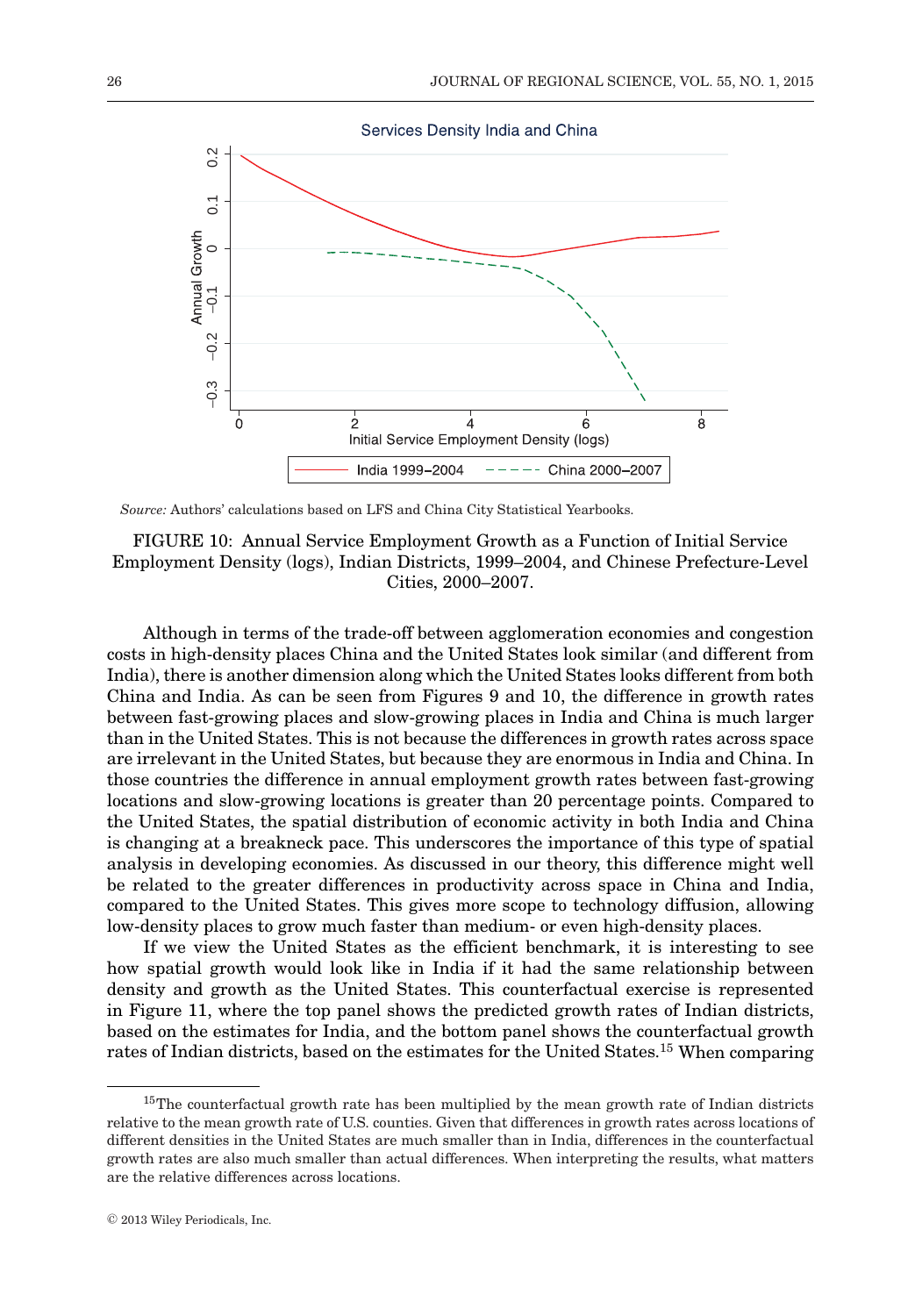

FIGURE 11: Growth in Services Employment, Predicted Based on NSS Data (Top Panel) and Counterfactual Based on U.S. Counties (Bottom Panel).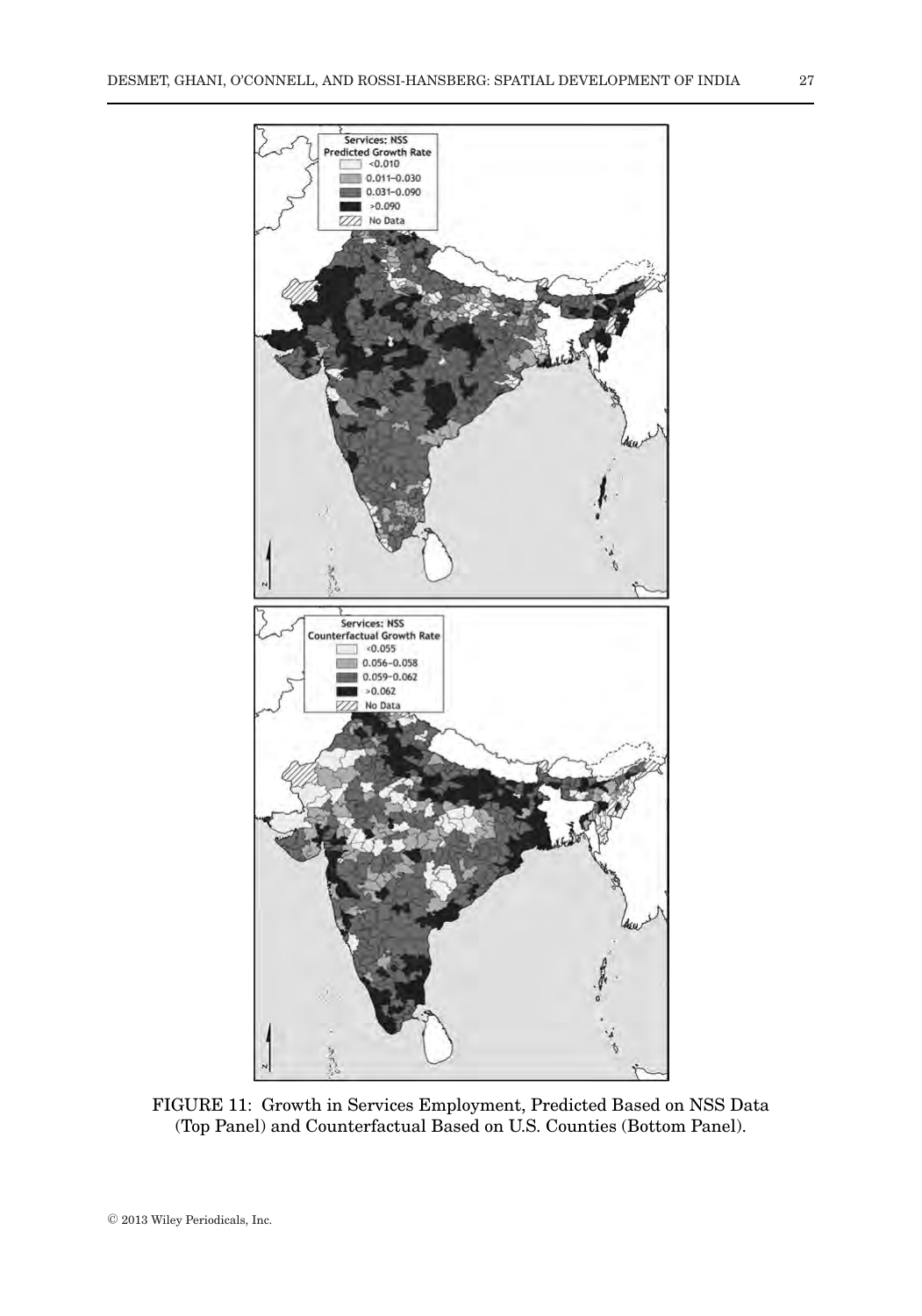the maps, two features stand out. First, many of the relatively slow-growing Indian districts would grow much faster. These correspond to medium-density places, similar in density to places such as Silicon Valley. As mentioned before, with few exceptions, these districts in India do not seem to be able to take advantage of the service revolution. Second, if India had the same scale dependence in growth rates as the United States, different areas of the country would benefit from growth in the service sector. Growth would be more concentrated in the coastal regions, especially in Southern states such as Tamil Nadu and Kerala, as well as in Northern states such as West Bengal, Bihar, and Uttar Pradesh. Of the well known IT clusters in India, the medium-density places such as Ahmedabad and Pune, and especially Bangalore, have high growth rates in the counterfactual, whereas the high-density places, such as Chennai and Mumbai, do not.

### 5. CONCLUSIONS

This paper has analyzed the recent spatial evolution of manufacturing and services in India. To guide the analysis and to interpret the results, we have relied on the spatial theory of Desmet and Rossi-Hansberg (2009), which argues that spatial growth patterns depend on an industry's age. In particular, the theory predicts that "young" industries tend to become spatially more concentrated, whereas "old" industries have a tendency toward greater dispersion. Evidence for the United States and Europe has suggested that an industry becomes "young" when it is impacted by a GPT. Given the important role played by ICT in India's service revolution, this theory provides a good lens through which we can interpret spatial growth patterns. Since the theory says that the relation between density and growth may be nonlinear, we have followed the methodology previously employed to analyze the United States and Europe, and used kernel regressions to evaluate the spatial growth patterns in different industries. An additional advantage of using the same methodology is that it has allowed us to compare India's spatial development to that of the United States.

The evidence we have provided and the accompanying theory that helps us interpret it suggest that the spatial evolution of India continues to favor districts with high levels of employment density. This is especially the case in services. Given the role played by ICT, this is consistent with services being a "young" sector. The evidence in manufacturing is more mixed, and depends on the particular data set we use. Overall, our findings demonstrate that in service sectors agglomeration forces still dominate dispersion forces in high-density areas. In other words, these high-density clusters of economic activity continue to be India's engines of growth.

The above conclusion confronts us with a policy dilemma. Should India focus the development of urban infrastructure, and in general facilitate the location of employment, in its large cities in order to exploit the still important agglomeration effects? Or should India develop infrastructure in medium-density locations in order to remove some of the impediments of growth present in these areas?

To shed light on these questions, we have compared the experience of the United States with that of India. The results are striking in that the evidence of agglomeration in the U.S. service sector is all concentrated in locations with densities of employment *below* 150 employees per square kilometer, while in India the evidence of agglomeration is found in locations with densities *above* this threshold.16 In other words, if we take the United States as the efficient benchmark, then 150 employees per square kilometer is the *ideal*

<sup>&</sup>lt;sup>16</sup>We also experimented with European regions, and found similar results to those in the United **States**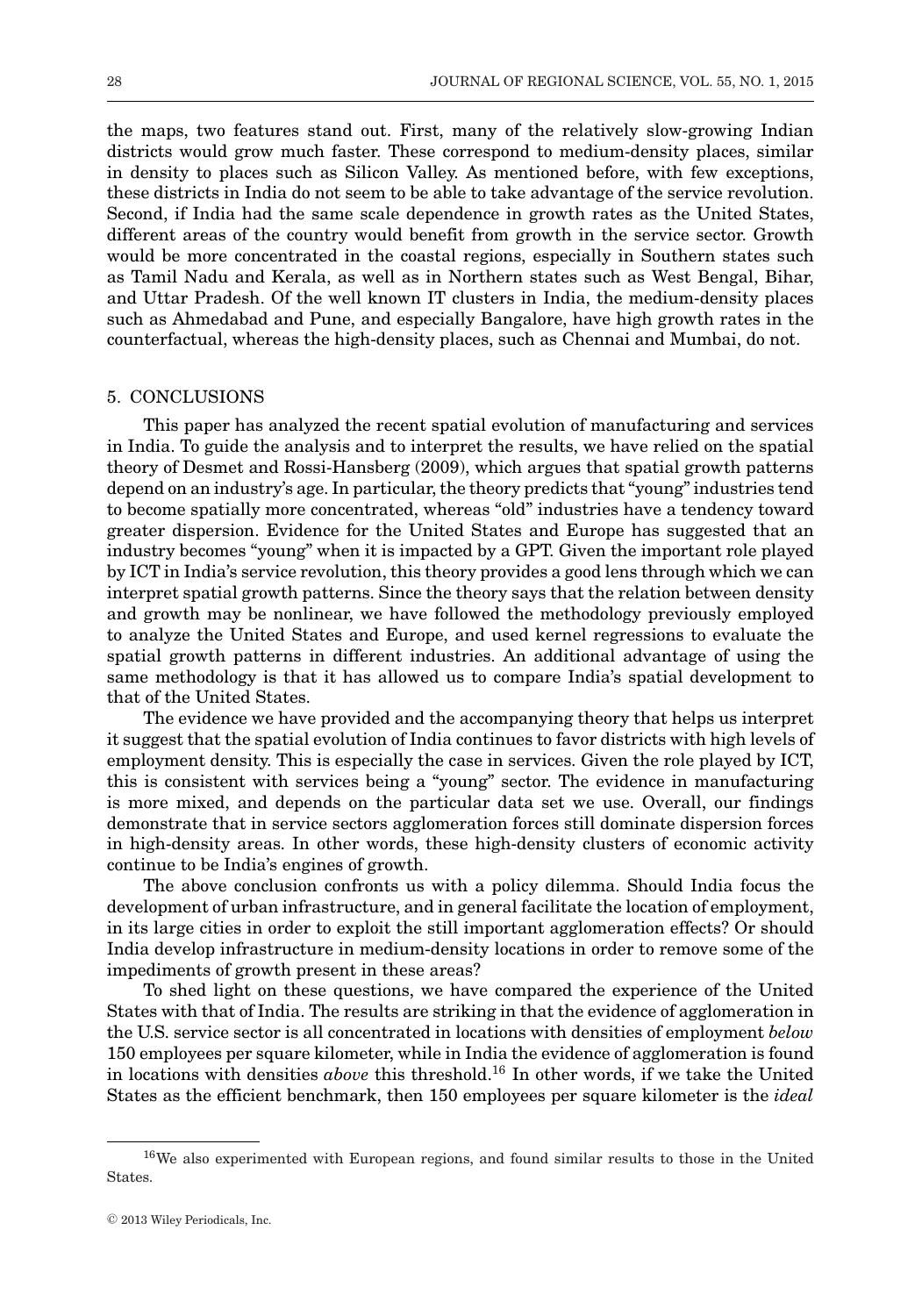density to take advantage of agglomeration economies. In India, however, these mediumdensity location are the worst places. This suggests that the costs of congestion in India are either much smaller than in the United States, the agglomeration forces are much larger than in the United States, or that there are some frictions, policies, and a general lack of infrastructure in medium-density cities that prevents them from growing faster, therefore favoring concentration in high-density areas. It is not obvious to us why Indian individuals should dislike congestion less than Americans or should benefit more than Americans from agglomeration economies. These forces seem to be more technological and universal. Therefore, the likely culprits are restrictions to economic growth in intermediate-density cities or districts. In this context, we have found some evidence suggesting that two such barriers may be the low level of highly educated and the deficient local infrastructure, in particular poor access to telecommunication services. Our findings for China, an emerging economy that has suffered less from a lack of infrastructure, support this interpretation. Similar to the United States, congestion in the Chinese service sector is strong in locations with high employment density.

What is therefore preventing medium-density locations in India from growing and taking full advantage of agglomeration forces? Why is their evolution, relative to lowand high-density areas, so different from that in advanced economies? This paper identifies this specific issue as a major question in India's spatial development. Although conditioning on local characteristics points to some possible explanations and discards others, having confident answers to what the sources of these distortions are will lead to better informed and more effective urban and regional policy. Future research should therefore focus on identifying what these barriers to growth in medium-density locations are.

As an endnote, the success story of Bangalore—the Silicon Valley of India—is one of the notable exceptions to our general findings: that district has a density level of similar magnitude as the high-tech clusters in the United States. Interestingly, it traces its history back to the so-called Electronics City, set up in the 1970s as an industrial park 18 km south of the city. Perhaps this particular example points to a promising way to eliminate the growth restrictions that we have uncovered in many other intermediate-density districts.

#### **REFERENCES**

- Aghion, Philippe, Robin Burgess, Stephen J. Redding, and Fabrizio Zilibotti. 2008. "The Unequal Effects of Liberalization: Evidence from Dismantling the License Raj in India," *American Economic Review*, 98, 1397– 1412.
- Dehejia, Rajeev and Arvind Panagariya. 2010. "Services Growth in India: A Look Inside the Black Box," Working Paper 2010-4, School of International and Public Affairs, Columbia University.
- Desmet, Klaus and Esteban Rossi-Hansberg. 2009. "Spatial Growth and Industry Age," *Journal of Economic Theory*, 144, 2477–2502.
- Desmet, Klaus and Marcel Fafchamps. 2006. "Employment Concentration across U.S. Counties," *Regional Science and Urban Economics*, 36, 482–509.
- Fernandes, Ana M. and Gunjan Sharma. 2012. "Together We Stand? Agglomeration in Indian Manufacturing," Policy Research Working Paper #6062, The World Bank.

Fernandes, Ana M. and Ariel Pakes. 2008. "Factor Utilization in Indian Manufacturing: A Look at the World Bank Investment Climate Surveys Data," NBER Working Paper #14178.

Ghani, Ejaz, 2010. "The Service Revolution in India," VoxEU, http://www.voxeu.org/article/services-led-growthindia-new-hope-development-late-comers.

- Ghani, Ejaz, Arti Grover Goswami, and William R. Kerr. 2012. "Is India's Manufacturing Sector Moving Away from Cities?" NBER Working Paper #17992.
- Ghani, Ejaz, William R. Kerr, and Stephen D. O'Connell. 2011. "Spatial Determinants of Entrepreneurship in India," NBER Working Paper #17514.